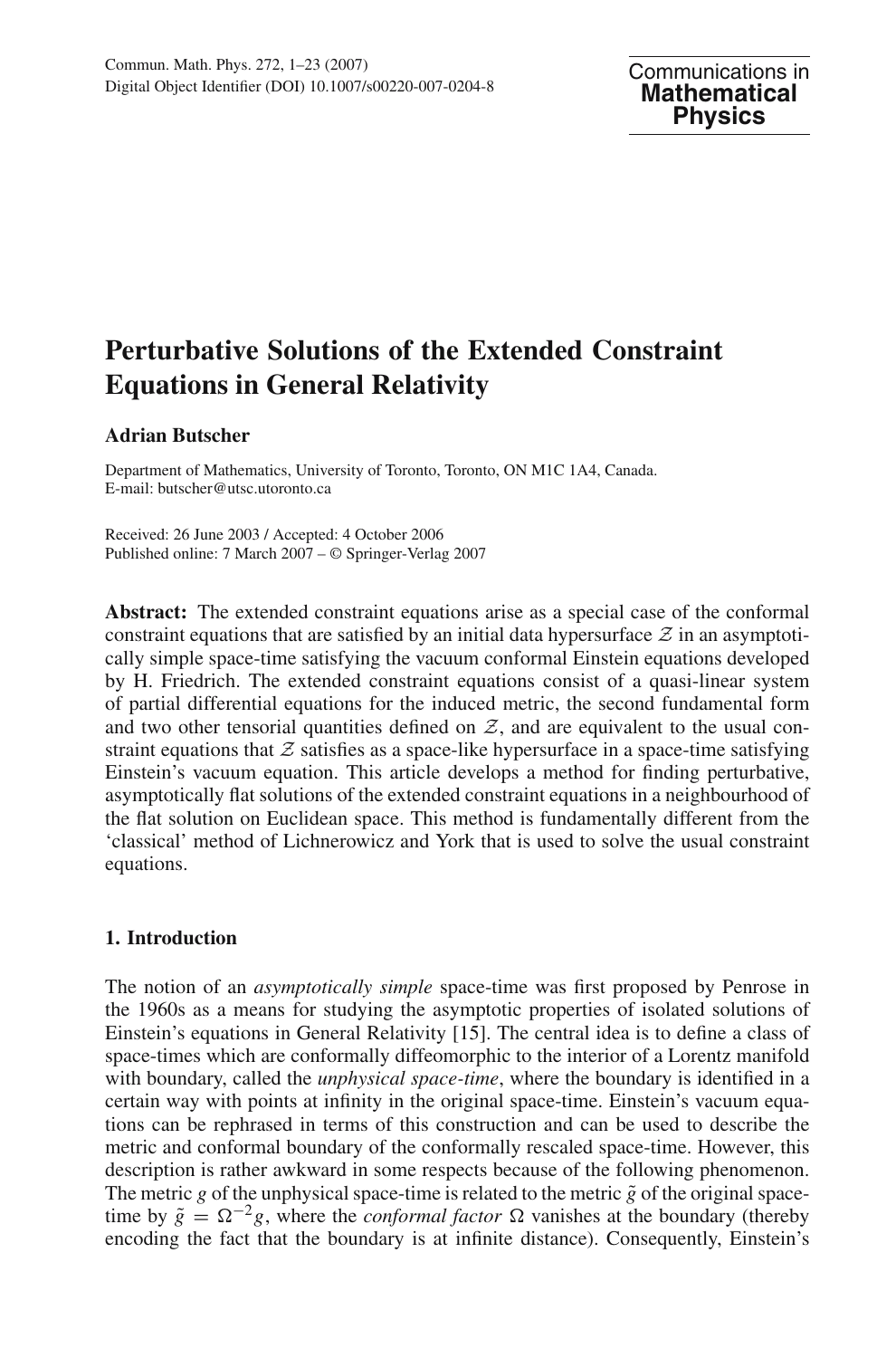equation in the unphysical space-time is  $Ric(\Omega^{-2}g) = 0$ , which degenerates at the boundary.

Helmut Friedrich has developed a new approach for the mathematical description of the unphysical space-time, known as the *conformal Einstein equations*, which avoids this difficulty. The reader is asked to consult  $[9-11]$  for a review of these ideas. Essentially, Friedrich has discovered equations which are equivalent to Einstein's equations in the unphysical space-time but which do not degenerate at the boundary. Using these equations, Friedrich has made significant steps in the development of the Penrose model of asymptotic simplicity; in particular, he has been able to prove the first *semi-global* existence and stability results for the Cauchy problem of evolving such space-times from initial data. Semi-global in this context means that, starting with so-called *asymptotically hyperbolic* initial data, it is possible to generate the entire future development of the data under Cauchy evolution, all the way up to time-like infinity. Recently, thanks to work of Corvino [8] and Chrusciel and Delay [7], this result has been extended to a global existence result, in which a large class of asymptotically simple space-times can be constructed by Cauchy evolution from asymptotically flat initial data.

As is well known, the *Cauchy problem* near a space-like hypersurface *Z* consists of splitting Einstein's equations into *constraint equations* satisfied by initial data on *Z* and *evolution equations* that describe how the initial data evolve in time to produce a space-time neighbourhood around  $Z$ . The conformal Einstein equations also admit such a Cauchy problem. Indeed, given a space-like hypersurface  $Z$  in the unphysical spacetime, one can deduce a system of constraint equations and evolution equations for initial data on *Z*. The constraint equations on *Z* that arise in this way are called the *conformal constraint equations*.

The conformal constraint equations are far more complex than the 'usual' constraint equations satisfied by the hypersurface  $Z$  when it is seen as an infinitely extended, spacelike hypersurface of the original space-time. The reason is that the conformal constraint equations combine two sub-structures — namely 'geometric' constraints (i.e. resulting from the Gauss-Codazzi equations) and a boundary value problem at the boundary of *Z* — in a highly coupled and non-linear way. Although general techniques do not yet exist for analyzing these equations, there is one approach which may be fruitful: to tackle these two sub-structures individually and in isolation from one another by considering special cases. The hope is that the knowledge gained in this way can be re-assembled in order to develop an understanding of the equations in more general cases. Just such an approach has been commenced by the author in [3] and is extended in this article.

*The Extended Constraint Equations.* In the author's previous paper [3], the *Ansatz*  $\Omega \equiv$ 1 is used to eliminate the boundary value problem for  $\Omega$  and bring the 'geometric' constraint problem to the forefront. This happens because the *Ansatz*  $\Omega \equiv 1$  essentially assumes that the conformal rescaling is trivial so that *Z* is a *boundaryless* space-like hypersurface in the original space-time. The system of equations which results from this *Ansatz* reduces the conformal constraint equations considerably. The only remaining unknowns are the induced metric *g* and the second fundamental form  $\chi$  of  $\mathcal{Z}$ , as well as the so-called *electric* part *S* and the *magnetic* part *S* of the Weyl tensor *W* of the space-time relative to the 3 + 1 splitting induced by  $Z$ . (That is,  $S_{ab} = W_{a00b}$  is the electric part of *W* and  $\bar{S}_{ab} = \varepsilon_a^{st} W_{b0st}$  is the magnetic part of *W*, where  $\varepsilon_{abc}$  is the fully antisymmetric permutation symbol associated to the metric  $g$ .) Note that both *S* and *S* are trace-free and symmetric. Explicitly, the conformal constraint equations reduce to the following system under the  $\Omega \equiv 1$  *Ansatz*, called the *extended constraint equations*: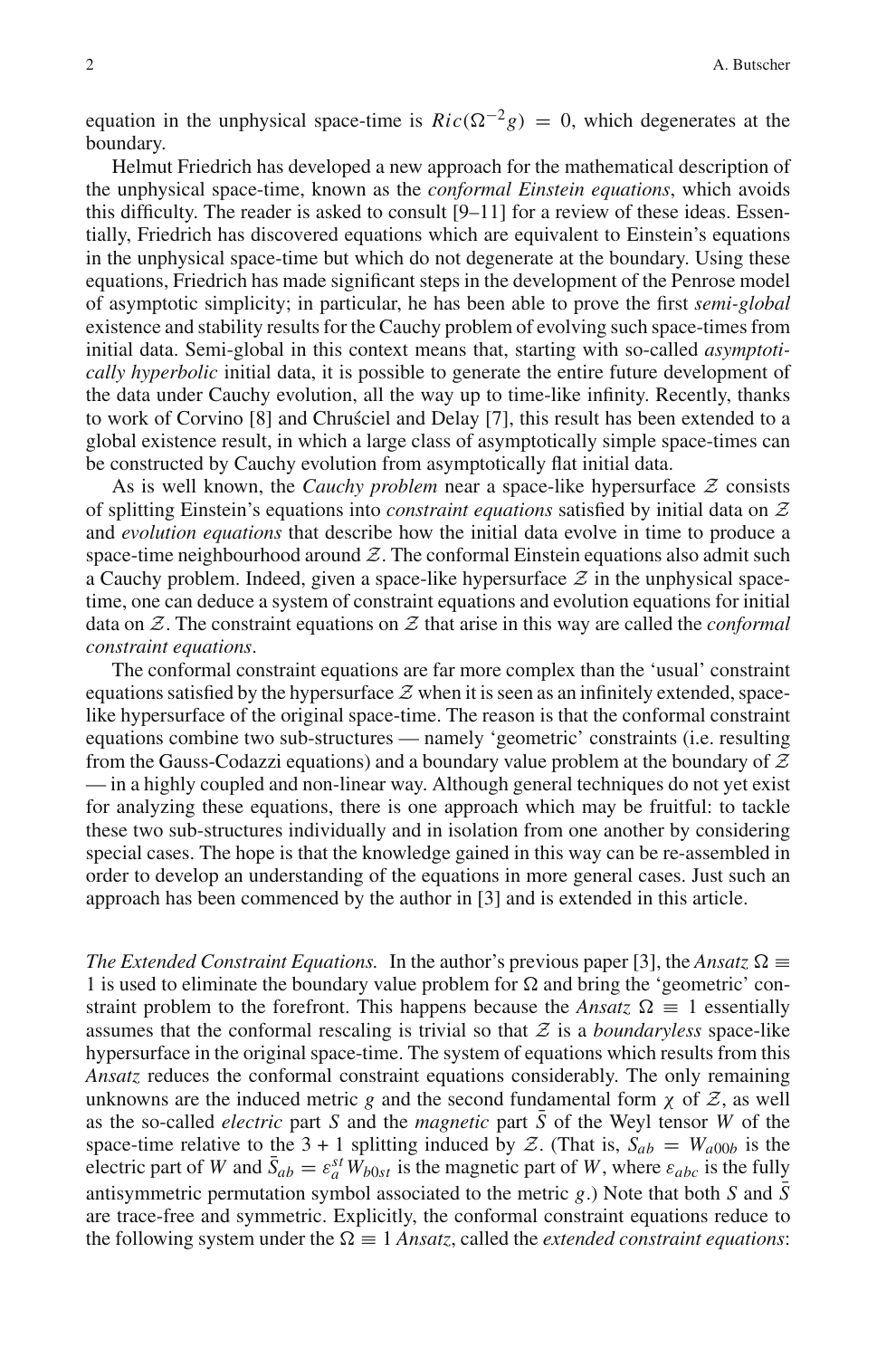$$
\nabla_c \chi_{ab} - \nabla_b \chi_{ac} = \varepsilon_{bc}^e \bar{S}_{ae},
$$
  
\n
$$
\nabla^a \bar{S}_{ae} = \varepsilon_e^{bc} \chi_b^a R_{ac},
$$
  
\n
$$
R_{ab} = S_{ab} - \chi_c^c \chi_{ab} + \chi_a^c \chi_{cb},
$$
  
\n
$$
\nabla^a S_{ab} = -\chi^{ac} \varepsilon_{bc}^e \bar{S}_{ae},
$$
\n(1)

where  $\nabla$  is the covariant derivative of the metric *g* and  $R_{ab}(g)$  is its Ricci curvature. (Actually, (1) is a slightly different yet equivalent formulation of the extended constraint equations found in [3].)

As equations involving the metric *g* and the second fundamental form χ of the space-like hypersurface  $Z$  in the original space-time, one expects the extended constraint equations to be related in some way to the 'usual' constraint equations satisfied by *g* and χ. In fact, the following lemma shows that the extended constraint equations are fully equivalent to the usual constraint equations.

**Lemma 1.** *Let Z be a space-like hypersurface in the original space-time having induced metric g and second fundamental form* χ*. Then g and* χ *satisfy the usual constraint equations on*  $\mathcal Z$  *if and only if g and*  $\chi$ *, along with two tensors S and*  $\bar{S}$  *defined via*  $S_{ab} \equiv R_{ab}(g) + \chi_c^c \chi_{ab} - \chi_a^c \chi_{cb}$  *and*  $\tilde{S}_{ae} \equiv \tilde{e}_e^{bc} \nabla_c \chi_{ab}$  *satisfy the extended constraint equations.*

*Proof.* Suppose first that  $(g, \chi, S, \overline{S})$  satisfy (1). Then by taking traces in the first and third equations, one obtains the usual constraint equations, namely that  $R = \chi_b^c \chi_c^b$  −  $(\chi_c^c)^2$  and  $0 = \nabla^c \chi_{cb} - \nabla_b \chi_c^c$ .

Next suppose that *g* and  $\chi$  satisfy the usual constraint equations. Let *S* and  $\overline{S}$  be defined as in the hypotheses of the lemma, in which case the desired symmetries of *S* and *S* follow from the constraint equations and the first and third equations of (1) follow automatically. Some simple calculations are now needed to show that the second and fourth equations also hold.

First, the Bianchi identity for the Ricci curvature states  $\nabla^a R_{ab} - \frac{1}{2} \nabla_b R = 0$ . Substitute for *Rab* and *R* using the definition of *S* to derive

$$
0 = \nabla^a \left( S_{ab} - \chi_c^c \chi_{ab} + \chi_a^c \chi_{cb} \right) - \frac{1}{2} \nabla_b \left( - (\chi_c^c)^2 + \chi^{ac} \chi_{ac} \right)
$$
  
=  $\nabla^a S_{ab} - (\chi_c^c \delta_b^a - \chi_b^a) h^{uv} \bar{S}_{uav} + \chi^{ac} \bar{S}_{abc},$  (2)

where  $\bar{S}_{abc}$  is the dual of the tensor  $\bar{S}_{ae}$  defined by  $\bar{S}_{abc} \equiv \nabla_c \chi_{ab} - \nabla_b \chi_{ac}$ . By symmetry, the middle term in (2) vanishes, leaving  $0 = \nabla^a S_{ab} + \chi^{ac} \overline{S}_{abc}$ , which is exactly the fourth equation of (1) when written in terms of this dual.

Next, consider the commutator of the second covariant derivatives of  $\overline{S}$ . That is,

$$
\varepsilon^{ebc} \nabla_e \bar{S}_{abc} = 2\varepsilon^{ebc} \nabla_e \nabla_c \chi_{ab}
$$
  
=  $\varepsilon^{ebc} (\nabla_e \nabla_c \chi_{ab} - \nabla_c \nabla_e \chi_{ab})$   
=  $\varepsilon^{ebc} R_{eca}^s \chi_{sb}$  (3)

using the symmetries of  $R_{abcd}$ . Substitute in (3) the well-known decomposition

$$
R_{eca}^s = g_{ea}R_c^s - \delta_e^s R_{ca} + \delta_c^s R_{ea} - g_{ca}R_e^s - \frac{1}{2}R(g_{ea}\delta_c^s - \delta_e^s g_{ca}),
$$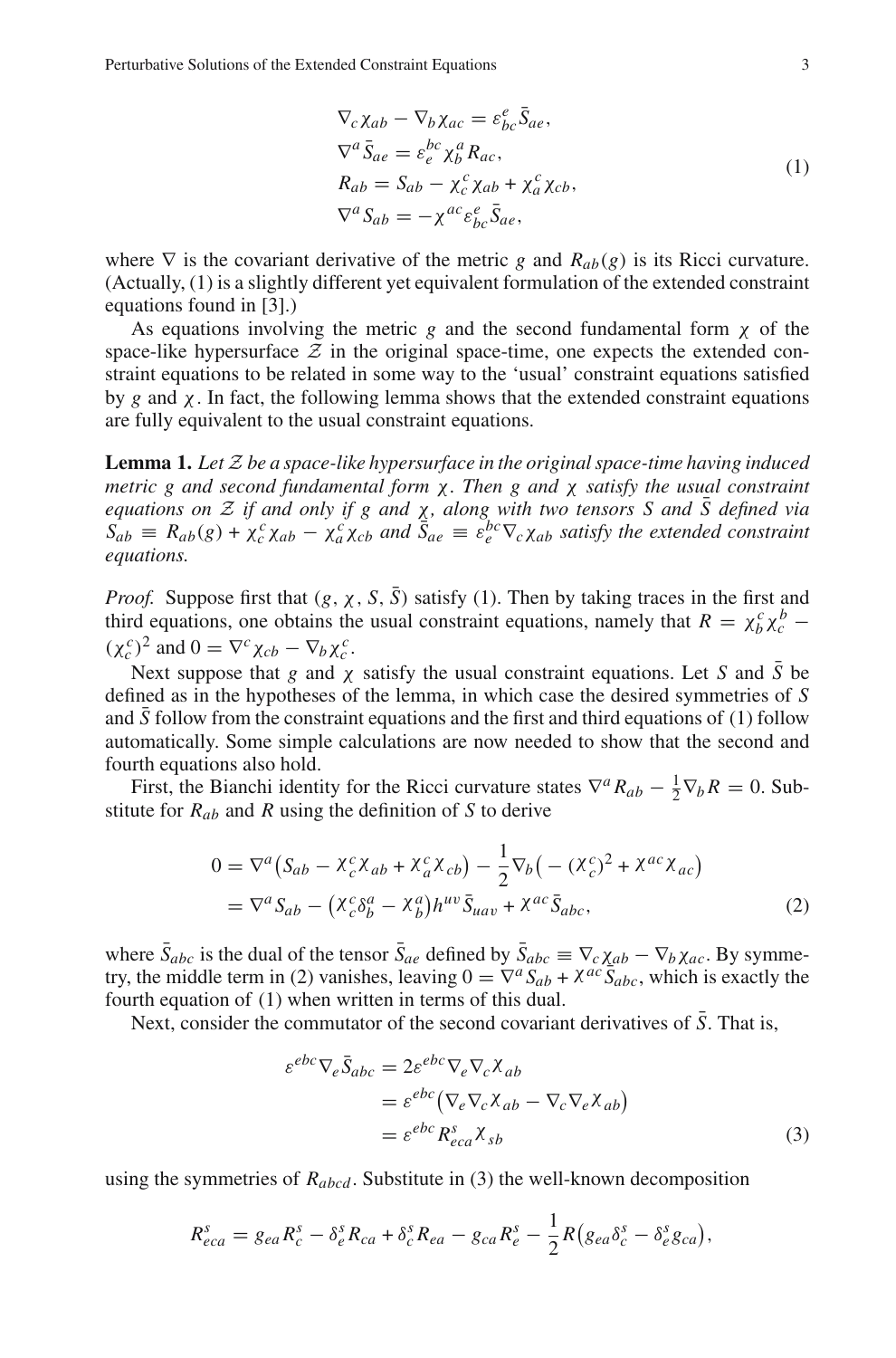of the curvature tensor in three dimensions to obtain

$$
\varepsilon^{ebc} \nabla_e \bar{S}_{abc} = 2\varepsilon_a^{bc} \chi_b^s R_{cs}.
$$
 (4)

The second equation of (1) is now a consequence of (4) after invoking the symmetries of  $\bar{S}$  once again.  $\square$ 

The proof of Lemma 1 reveals an important feature of the extended constraint equations that will be exploited in a crucial way in the proof of the Main Theorem of this paper. Indeed, the calculations above show that the extended constraint equations break up into two pairs of equations, each consisting of a primary 'geometric' equation along with its *integrability condition*, i.e. an equation derived from the primary one by commuting covariant derivatives. This is explicitly true of the second equation of (1) but it is also true of the fourth equation since the Bianchi identity is the integrability condition for the Riemann curvature tensor.

*Remark.* Another way of thinking about this system of equations, given that *S* and  $\overline{S}$ are the electric and magnetic parts of the Weyl tensor, is that (1) is equivalent to the vanishing of the full four-dimensional Ricci tensor along *Z*.

*The Statement of the Main Theorem.* The extended constraint equations given in (1) are still too complicated to solve for general initial data on general non-compact, boundaryless space-like hypersurfaces in an infinitely extended space-time. An appropriate simplification is to consider *perturbative* solutions near a given known solution. An obvious known solution of the equations is the trivial solution in which  $\mathcal{Z} = \mathbb{R}^3$  and  $g = \delta$  (the Euclidean metric) along with  $\chi = S = \overline{S} = 0$ . This paper will therefore investigate the nature of a certain class of perturbative solutions of the extended constraint equations decaying asymptotically to this trivial solution and 'near' it in some appropriate sense. In [3], an approach for producing such solutions was developed under the further simplifying assumption of vanishing second fundamental form (the so-called *time-symmetric* case). The present paper will extend the approach used there to the full, non-time-symmetric case. (Note: perturbations near general asymptotically flat metrics on more general asymptotically flat manifolds will not be considered here.) The Main Theorem to be proved in this paper is the following.

**Main Theorem.** *There exists an infinite-dimensional Banach space B of so-called* **free data** *consisting of triples*  $(T, \overline{T}, \phi)$ *, where*  $T, \overline{T}$  *are symmetric,*  $\delta$ -trace-free and δ*-divergence-free two-tensors on* R<sup>3</sup> *and* φ *is a function on* R3*, which parametrizes solutions of the extended constraint equations near the trivial solution as follows.*

- 1. *For every triple*  $(T, \overline{T}, \phi)$  whose norm is sufficiently small, there is a unique solu*tion*  $(g, \chi, S, S)$  *of the extended constraint equations that is an asymptotically flat perturbation of the trivial solution*  $g = \delta$  *and*  $\chi = S = S = 0$  *(in a sense to be defined later in this paper).*
- 2. *The point*  $(0, 0, 0) \in \mathcal{B}$  *corresponds to the trivial solution.*
- 3. *The association of triples*  $(T, \overline{T}, \phi)$  *to solutions maps onto a neighbourhood of the trivial solution.*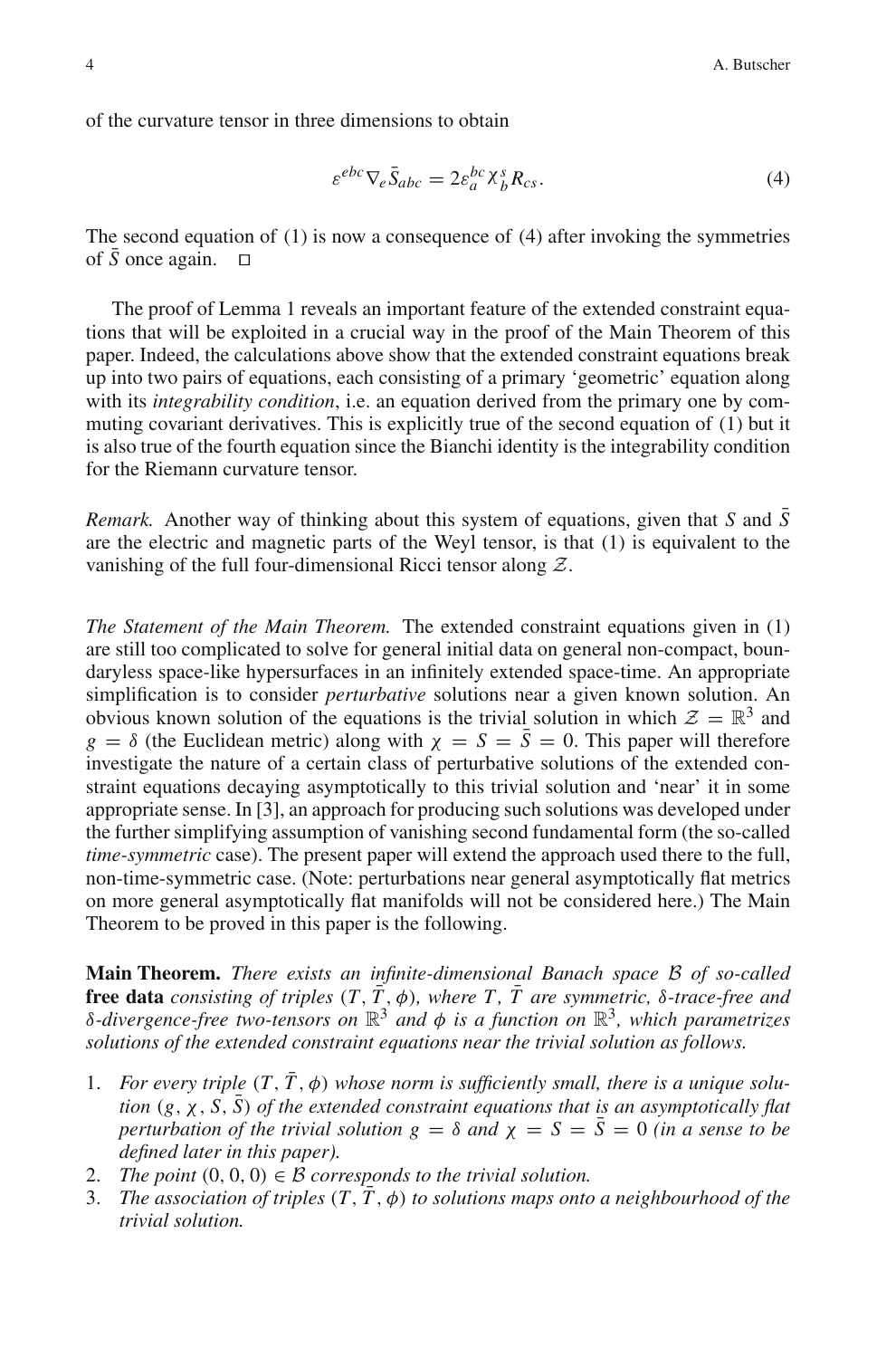## *Furthermore, the map taking*  $(T, \overline{T}, \phi)$  *to the solution of the extended constraint equations is smooth in the sense of Banach spaces.*

*Sketch of Proof.* The Main Theorem will be proved by applying the Implicit Function Theorem to the extended constraint equations in a suitable way. But because these equations are not *fully-determined elliptic equations*, it is not possible to apply this theorem in a simple-minded way. Rather, a two-step approach must be used. The first step, called **Theorem A** in this paper, consists of deriving and solving a *related* system of equations which *is* fully-determined elliptic. This system will be called the *secondary system*, and it will be shown that it determines the quantities *g*,  $\chi$ , *S* and  $\bar{S}$  uniquely in terms of certain free data in a Banach space *B* provided the norm of the free data is sufficiently small. These solutions are of course not *a priori* solutions of the extended constraint equations and thus it is still necessary to prove that a solution found in Theorem A is also a solution of the extended constraint equations. This second step of the proof is called **Theorem B** in this paper; it asserts that solutions of Theorem A *are* solutions of the extended constraint equations.  $\Box$ 

A surprising technical difficulty arises in the proof of Theorem A. In order to prove the existence of solutions via the Implicit Function Theorem, one must study the linearization of the secondary system at the trivial solution and show that it is bijective. However, the fact of the matter is that this operator is injective but not surjective. Consequently, it is possible only to solve the secondary system up to an *error term* belonging to the co-kernel of the linearization (which is finite-dimensional by Fredholm theory). This error term may be non-zero, and its presence complicates the proof of Theorem B. However, the lack of surjectivity is really an artifact of the two-step method of the proof of the Main Theorem, since the integrability conditions are exploited in a subtle way in Theorem B to prove that the potential error terms produced in Theorem A *must* in fact be zero at the same time that the solution found in Theorem A does indeed satisfy the extended constraint equations.

The nature of the free data of the Main Theorem can be characterized as follows. Recall first that the extended constraints are equivalent to the usual Einstein constraint equations, so that the method outlined above for solving the extended constraints can be interpreted as a completely new method, different from the 'classical' Lichnerowicz-York method, for solving the usual constraint equations. In the classical method (under the assumption of constant mean curvature), one freely prescribes a metric  $g_0$  (without loss of generality whose components have unit determinant) and a symmetric tensor  $\chi_0$ , divergence free with respect to  $g_0$ , on  $\mathbb{R}^3$ . The number of 'freely prescribable' functions for data defined in this way is thus seven, or four if one first makes a specific choice of coordinates. Then, one considers the conformally rescaled metric  $g = u^4 g_0$ , where  $u : \mathbb{R}^3 \to \mathbb{R}$  is an unknown function, and reduces the constraint equations to a semi-linear elliptic equation for *u*. Once this equation is solved, a further rescaling of χ<sup>0</sup> yields a tensor χ which is trace-free and divergence-free with respect to *g*. The Lichnerowicz-York method thus produces a solution  $(g, \chi)$  in terms of the four degrees of freedom represented by  $g_0$  and  $\chi_0$ . In contrast, the present method treats the metric *g* and certain components of  $\chi$ , *S* and  $\overline{S}$  as the unknowns and leads to a quasi-linear elliptic system for these quantities that will be solved in terms of totally different free data. In the derivation of the secondary system in Sect. 2.4, it will be shown that the free data consists of certain components of the curvature of *g*, amounting to four degrees of freedom, along with a single degree of freedom corresponding to the trace of the second fundamental form (which is absent in the Lichnerowicz-York solution since the mean curvature is kept constant there).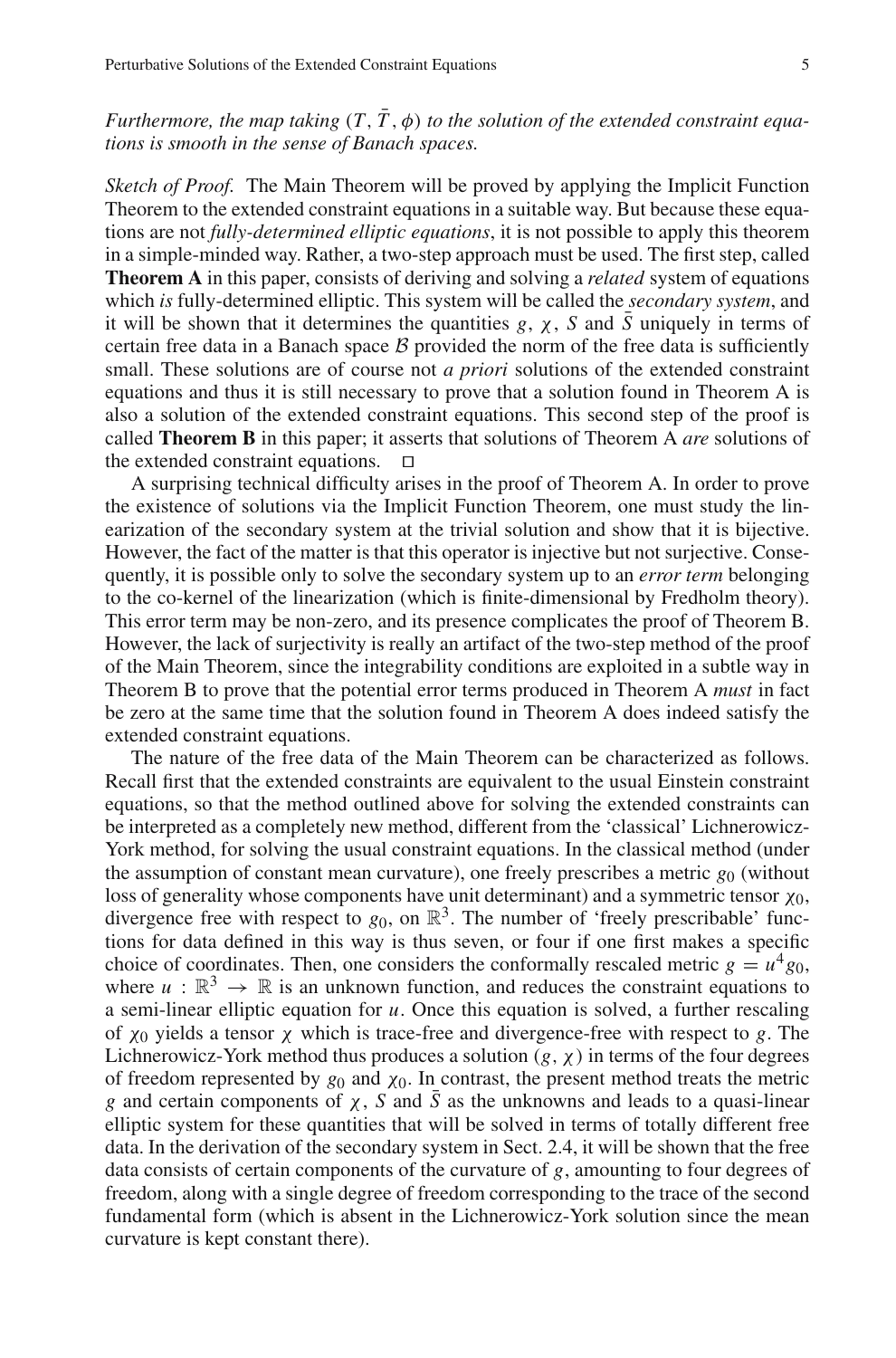#### **2. Preliminaries**

*2.1. Spaces of tensors and tensor operators.* For the sake of convenience, it is worthwhile to assign names to the various tensors spaces and tensor operators that appear in (1) and elsewhere in this paper.

Suppose *M* is any Riemannian manifold with metric *g*. Let *S*(*M*) denote the space of symmetric two-tensors over *M* and let  $S_g(M)$  denote the symmetric two-tensors of *M* that are in addition trace-free with respect to *g*. Additionally, let  $\Lambda^1(M)$  denote the oneforms of *M*. Finally, let  $\mathcal{J}(M)$  denote those three-tensors which possess the symmetries  $J_{abc} + J_{cab} + J_{bca} = 0$  and  $J_{abc} + J_{acb} = 0$ . Such tensors will make an appearance at one point in this paper. Next, define the following operators:

- div<sub>g</sub>:  $S^2(M) \to \Lambda^1(M)$ , given in local coordinates by  $[\text{div}_g(S)]_b = \nabla^a S_{ab}$ ;
- *Ric* :  $S^2(M) \rightarrow S^2(M)$ , given in local coordinates by  $[Ric(g)]_{ab} = R_{ab}(g)$ . This is naturally only defined on the *non-degenerate* symmetric tensors.

These operators appear in the system (1). The following additional operators will play an important role in the sequel. First, there are the operators

- $\mathcal{D}_g : S^2(M) \to \mathcal{J}(M)$ , given in local coordinates by  $[\mathcal{D}_g(\chi)]_{abc} = \nabla_c \chi_{ab} \nabla_b \chi_{ac};$
- $\mathcal{Q}_{g}: \mathcal{J}(M) \to \Lambda^{1}(M)$  defined in local coordinates by  $[\mathcal{Q}_{g}(J)]_{a} = \varepsilon^{ebc} \nabla_{e} J_{abc}$ ,

which will be used in exploiting the integrability conditions built into the extended constraint equations. Second, there are the formal adjoints (up to numerical factors) of the operators  $\mathcal{D}_g$  and div<sub>g</sub>, given by:

- $\mathcal{D}_g^* : \mathcal{J}(M) \to \mathcal{S}_g(M)$ , given by  $[\mathcal{D}_g^*(J)]_{ac} = \nabla^b J_{abc} + \nabla^b J_{cba} \frac{2}{3} \nabla^b J_{ubv} g^{uv} g_{ac}$ . Note that the adjoint of the restriction of the operator  $\mathcal{D}_g$  to the space  $\mathcal{S}_g(M)$  is being given here.
- $\bullet$  div<sup>\*</sup><sub>g</sub>:  $\Lambda^1(M) \to S_g(M)$ , given by  $\left[\text{div}_g^*(X)\right]_{ac} = \nabla_a X_c + \nabla_c X_a \frac{2}{3} \nabla^b X_b g_{ac}$ . Note that this operator is also known as the *conformal Killing operator*.

It is a simple matter of calculating these adjoints by means of the integration by parts formula for covariant derivatives and so this will not be carried out here.

*2.2. Weighted Sobolev spaces.* In order to proceed with the solution of the extended constraint equations, it is first necessary to specify in what Banach spaces the various unknown quantities lie. The notion of asymptotic flatness in  $\mathbb{R}^3$  should be encoded rigorously into these spaces by requiring that the relevant objects belong to a space of tensors with built-in control at infinity. Furthermore, the spaces should be chosen to exploit the Fredholm properties of the operators above. Both these ends will be served by weighted Sobolev spaces, whose definition and some of whose properties will be given in this section as a reminder to the reader (details can be found in such works as [2, 4–6, 12, 13]). The actual choice of Banach spaces in which the solutions of the Main Theorem will be found will then be given in the next section.

Let *T* be any tensor on  $\mathbb{R}^3$ . (This tensor may be of any order — the norm  $\|\cdot\|$  appearing in the following definition is then simply the norm on such tensors that is induced from the Euclidean metric of  $\mathbb{R}^3$ . Note that the following definitions can also be made for general metrics on  $\mathbb{R}^3$  but this will not be necessary in this paper.) The  $H^{k,\beta}$  Sobolev norm of *T* is the quantity

$$
||T||_{H^{k,\beta}} = \left(\sum_{l=0}^k \int_{\mathbb{R}^3} ||D^l T||^2 \sigma^{-2(\beta-l)-3}\right)^{1/2},
$$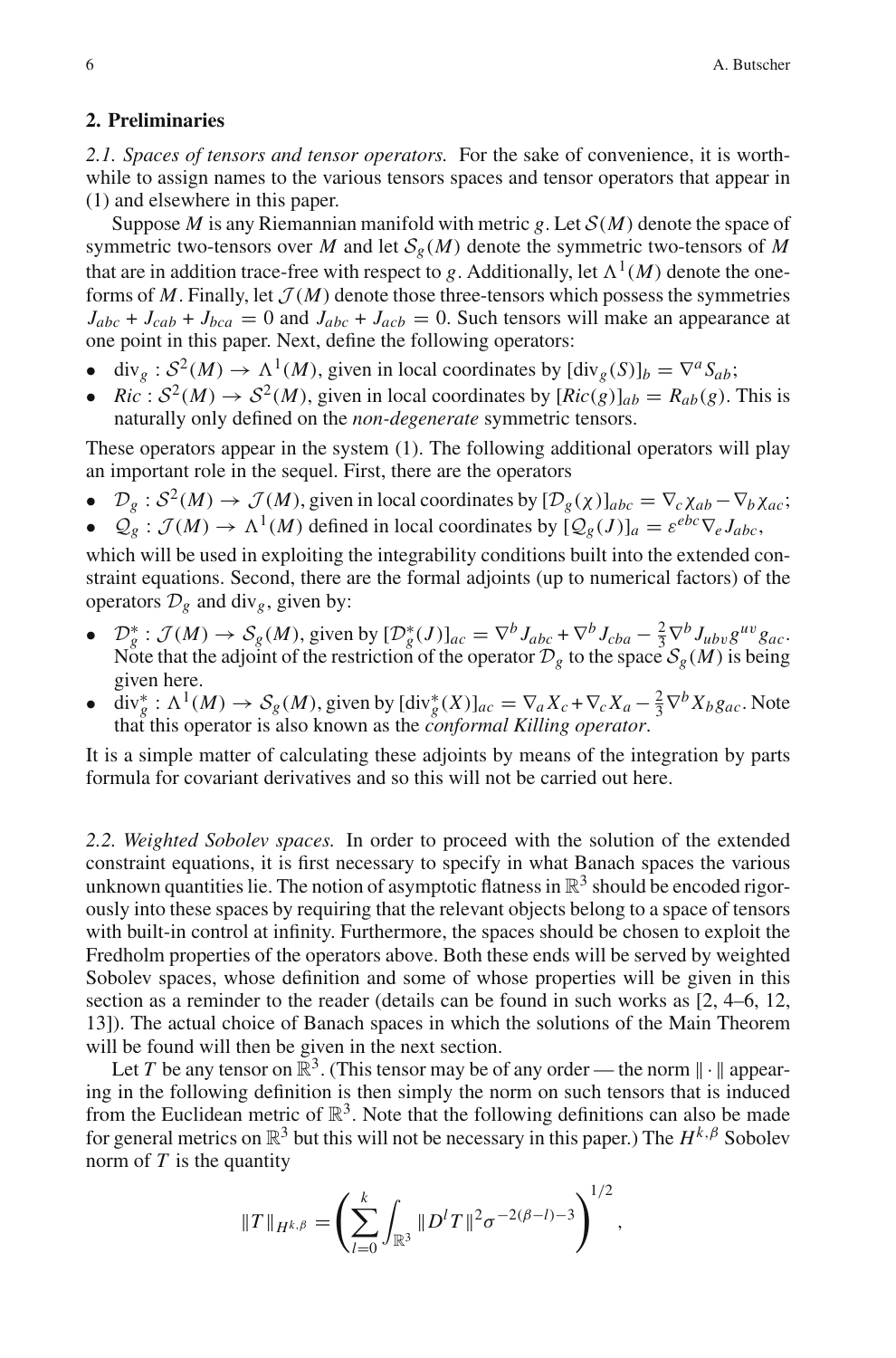where  $\sigma(x) = (1 + r^2)^{1/2}$  is the *weight function* and  $r^2 = (x^1)^2 + (x^2)^2 + (x^3)^2$  is the squared distance to the origin. Note that Bartnik's convention [2] for the power of  $\sigma$  in the definition of the weighted spaces is being used (the reason for this is psychological: if  $f \in H^{k,\beta}$  and f is smooth enough to invoke the Sobolev Embedding Theorem (again, see [2]), then  $f(x) = o(r^{\beta})$  as  $r \to \infty$ , which is easy to remember).

The space of  $H^{k,\beta}$  functions of  $\mathbb{R}^3$  will be denoted by  $H^{k,\beta}(\mathbb{R}^3)$  and the space of *H<sup>k,β</sup>* sections of a tensor bundle *B* over  $\mathbb{R}^3$  will be denoted by  $H^{k, \beta}(B)$ . As an abbreviation, or where the context makes the bundle clear, such a space may be indicated simply by  $H^{k,\beta}$ . Note also that the following convention for integration will be used in the rest of this paper. An integral of the form  $\int_{\mathbb{R}^3} f$ , as in the definition above, denotes an integral of *f* with respect to the standard Euclidean volume form. Integrals of quantities with respect to the volume form of a different metric will be indicated explicitly, as, for example,  $\int_{\mathbb{R}^3} f dVol_g$ .

Constant-coefficient elliptic partial differential operators acting on spaces of  $H^{k,\beta}$ tensors satisfy several important analytic properties, and two of these will be used in a crucial way in the sequel. The first property is a characterization of the kernels and co-kernels of such operators that will be used in Theorem A. The second property concerns the stability of the co-kernels of these operators that will be used in Theorem B.

**Proposition 2 (Kernel/Co-Kernel).** Let B be a tensor bundle over  $\mathbb{R}^3$  and let Q :  $H^{k,\beta}(B) \to H^{k-2,\beta-2}(B)$  *any linear, second order, homogeneous, elliptic partial differential operator with constant coefficients, where*  $\beta \notin \mathbb{Z}$ *, and*  $k \geq 2$ *. Denote by Ker*( $Q$  :  $β)$  the kernel of *O* acting on  $H^{k, \beta}$ . Then the following is true:

- 1. *Q is Fredholm;*
- 2. *Q* is injective if  $\beta$  < 0 *and surjective if*  $\beta$  > -1*;*
- 3. *If* β > 0*, then Ker*(*Q* : β) *consists of polynomials of degree equal to the integer part of* β *and has non-zero, finite dimension.*
- 4. *If*  $\beta$  < -1, then the image of Q is the space

$$
\operatorname{Im}(Q) = \left\{ y \in H^{k-2,\beta-2}(B) : \int_{\mathbb{R}^3} \langle y, z \rangle = 0 \quad \forall z \in \operatorname{Ker}(Q^* : -\beta - 1) \right\},\,
$$

*where Q*<sup>∗</sup> *is the formal adjoint of Q. The image thus has non-zero finite codimension.*

*Proof.* The fact that the operator *Q* is Fredholm and has finite dimensional kernel and co-kernel is a classical result that can be found in [12, 14]. Standard Schauder theory then asserts that any solution of the equation  $Q(u) = 0$  is smooth, and if it has polynomial growth or decay at infinity, then it is a polynomial or is zero, respectively. The characterization of the image of *Q* as the orthogonal complement of the kernel of the adjoint *Q*<sup>∗</sup> is elementary functional analysis. An excellent source for understanding the motivation behind this theorem can be found in [13] in which the behaviour of the Laplace operator on  $\mathbb{R}^n$  is explained.  $\Box$ 

**Proposition 3 (Stability).** Let B be any tensor bundle over  $\mathbb{R}^3$  and let  $Q_{\varepsilon}$  :  $H^{k,\beta}$  $(B) \rightarrow H^{k-2,\beta-2}(B), \varepsilon \in [0,1],$  be a continuous family of linear, elliptic operators. *Furthermore, suppose that Q*<sup>ε</sup> *is uniformly injective; i. e. there is a constant C independent of*  $\varepsilon$  *so that*  $\|Q_{\varepsilon}(y)\|_{H^{k-2,\beta-2}} \geq C \|y\|_{H^{k,\beta}}$ *. Finally, suppose*  $\mathcal C$  *is a finite-dimensional linear subspace of*  $H^{k-2,\beta-2}(B)$ *. If*  $C \cap Im(Q_0) = \{0\}$ *, then there exists*  $\varepsilon_0 > 0$  *so that*  $\mathcal{C} \cap \text{Im}(Q_{\varepsilon}) = \{0\}$  *for all*  $\varepsilon < \varepsilon_0$ *.*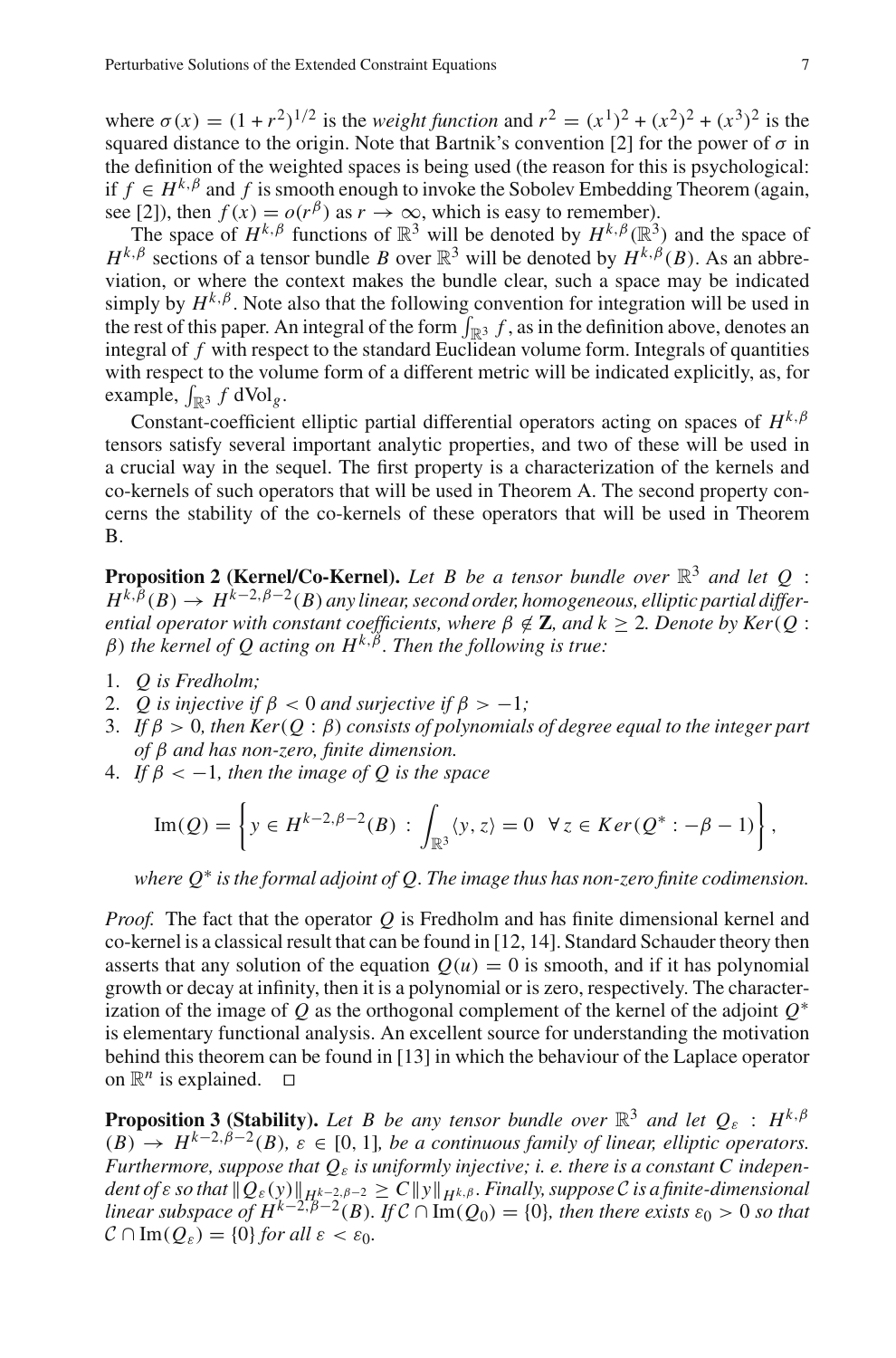*Proof.* Suppose that this proposition is false; that is, for every  $\varepsilon > 0$ , let  $z_{\varepsilon}$  be a non-zero element of  $\mathcal{C} \cap \text{Im}(Q_{\varepsilon})$  and without loss of generality, it is possible to take  $||z_{\varepsilon}||_{H^{k-2,\beta-2}} =$ 1. Since  $z_{\varepsilon} \in \mathcal{C}$  for every  $\varepsilon$ , the finite-dimensionality of  $\mathcal{C}$  implies that there is a subsequence  $\varepsilon_j \to 0$  and  $z_{\varepsilon_j} \equiv z_j$  that converges in the  $H^{k-2,\beta-2}$  norm to a non-zero element  $z \in \mathcal{C}$ , with  $||z||_{H^{k-2,\beta-2}} = 1$ . Furthermore, since  $z_i \in \text{Im}(Q_i)$ , there is an element  $y_i \in H^{k,\beta}(B)$  so that  $Q_i(y_i) = z_i$ .

*Claim.* There is  $y \in H^{k,\beta}(B)$  so that  $y_i \to y$  and  $Q_0(y) = z$ .

First, by the uniform injectivity of  $Q_i$ ,

$$
||y_j||_{H^{k,\beta}} \le C ||z_j||_{H^{k-2,\beta-2}} = C,
$$
\n(5)

so that the sequence  $y_i$  is uniformly bounded in  $H^{k,\beta}$ . Next, by the injectivity of the operator *Q*0,

$$
||y_i - y_j||_{H^{k,\beta}} \le C||Q_0(y_i - y_j)||_{H^{k-2,\beta-2}}
$$
  
\n
$$
\le C(||(Q_0 - Q_i)(y_i)||_{H^{k-2,\beta-2}} + ||Q_i(y_i) - Q_j(y_j)||_{H^{k-2,\beta-2}}
$$
  
\n
$$
+ ||(Q_0 - Q_j)(y_j)||_{H^{k-2,\beta-2}})
$$
  
\n
$$
\le C(||Q_0 - Q_i||_{op} + ||z_i - z_j||_{H^{k-2,\beta-2}} + ||Q_j - Q_0||_{op})
$$
 (6)

by (5), where  $\|\cdot\|_{op}$  denotes the operator norm in the space of linear operators on  $H^{k-2,\beta-2}(B)$ . Now the first and last terms in (6) go to zero with sufficiently large *i* and *j* because the family  $Q_{\varepsilon}$  is continuous, while the middle term goes to zero by construction. Hence the sequence  $y_i$  is Cauchy in  $H^{k, \beta}$  and thus converges to an element  $y \in H^{k, \beta}(B)$ . By similar estimates as above, it is straightforward to show that  $\|z - Q_0(y)\|_{H^k-2,\beta-2}$  is zero. Thus  $z = Q_0(y)$ . But *z* is a non-zero element in  $C \cap Im(Q_0)$ . This contradicts the hypotheses of the theorem.  $\square$ 

*2.3. Choosing the Banach spaces.* Solutions of the extended constraint equations will be found in the following Banach spaces. Pick any  $\beta \in (-1, 0)$  and any  $k > 4$ . Then choose:

- metrics  $\delta + h$  so that  $h \in H^{k,\beta} (S^2(\mathbb{R}^3));$
- tensors  $\chi$  in  $H^{k-1,\beta-1}$   $(S^2(\mathbb{R}^3));$
- tensors *S* and  $\bar{S}$  in  $H^{k-2,\beta-2}(S_g^2(\mathbb{R}^3))$ .

The preceding choice of Banach spaces is necessitated by the following two considerations. First, in order to ensure that the metric  $\delta + h$  is asymptotically flat, *h* must decay as  $r \to \infty$ , and this holds by the Sobolev Embedding Theorem when  $\beta < 0$ . Next, a non-trivial, asymptotically flat metric satisfying the constraint equations must satisfy the Positive Mass Theorem [16] and consequently must have non-zero ADM mass. Thus the  $r^{-1}$  term in the asymptotic expansion of *h* must be allowed to be non-zero, which imposes the further requirement that  $\beta > -1$ . Then, as a consequence of the choice made for *h*, the  $\chi$ , *S* and *S* quantities must be chosen as above because of the differing numbers of derivatives taken on these quantities in the equations (1): since the equations are meant to define maps between weighted Sobolev spaces, the weightings on χ and *S* and *S* must match together properly and match the weighting on the metric  $\delta + h$ . (For example, the Ricci curvature operator is of degree two and sends a metric  $\delta + h$  with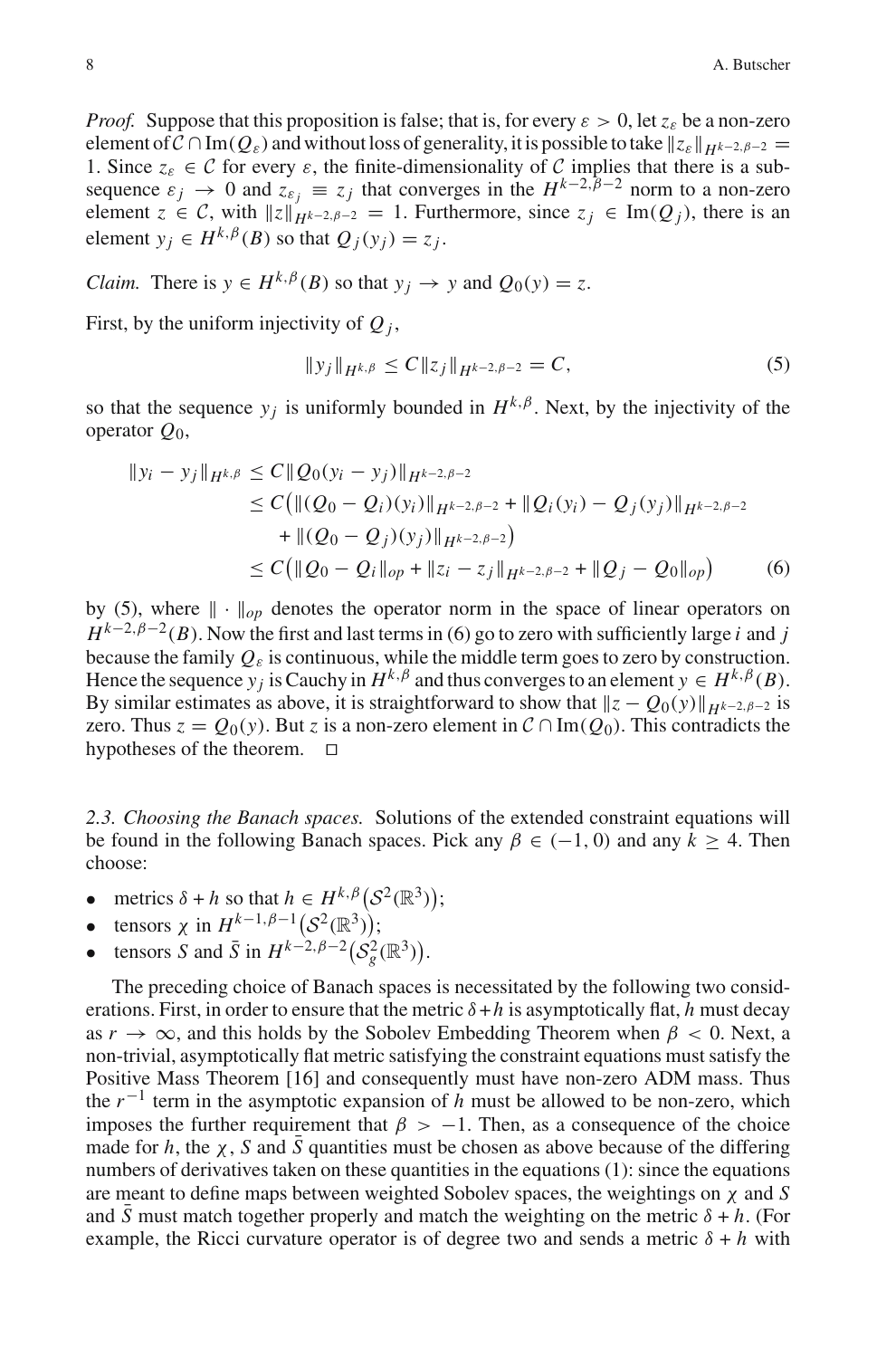*h* ∈ *H*<sup>*k*, $\beta$ </sup> to a tensor in *H*<sup>*k*−2, $\beta$ −2. Thus *S* must lie in *H*<sup>*k*−2, $\beta$ −2 to match *Ric*( $\delta$  + *h*).)</sup></sup> Finally,  $k \geq 4$  is required in order to apply the Sobolev Embedding Theorem at one stage of the proof of the Main Theorem.

*Remark.* One issue has been glossed over in the previous paragraph, and this is the effect of the non-linear terms. Because of this, for example, it is not immediately obvious that  $Ric(\delta + h)$  is in  $H^{k-2,\beta-2}$  when  $h \in H^{k,\beta}$  because this expression involves products of the metric and its first and second derivatives. However, the Multiplication Theorem for weighted Sobolev spaces [5] implies that the choice for  $\beta$  and  $k$  made above ensures that the various Banach spaces are in fact Banach algebras, and so this is not a problem.

*2.4. The secondary system to be used in Theorem A.* The first step of the proof of the Main Theorem is to derive and solve a *secondary system* of equations that is related to the extended constraint equations in a clever way. The key modification is that the secondary system is fully-determined and elliptic. The secondary system will be given immediately to streamline the presentation.

The objects that will appear in the definition of the secondary system are these.

1. Let  $S_{TT}(\mathbb{R}^3)$  denote the space of symmetric, δ-trace-free and δ-divergence-free two-tensors and define the map

$$
\sigma: H^{k-1,\beta-1}(\Lambda^1(\mathbb{R}^3)) \times H^{k-2,\beta-2}(\mathcal{S}_{TT}^2(\mathbb{R}^3)) \to H^{k-2,\beta-2}(\mathcal{S}_{g}^2(\mathbb{R}^3))
$$
 (7)

by  $\sigma(V, W) = \text{div}_g^*(V) + W - \frac{1}{3}Tr_g(W)g$ . Then put  $S(X, T) = \sigma(X, T)$  and  $\bar{S}(\bar{X}, \bar{T}) = \sigma(\bar{X}, \bar{T}).$ 

- 2. Define the map  $\chi: H^{k-1,\beta-1}(\mathcal{S}_{\delta}^2(\mathbb{R}^3)) \times H^{k-1,\beta-1}(\mathbb{R}^3) \to H^{k-1,\beta-1}(\mathcal{S}^2(\mathbb{R}^3))$ via  $\chi(K, \phi) = K + \frac{1}{3}\phi\delta$ .
- 3. Let  $Ric<sup>H</sup>(g)$  denote the formal expression of the Ricci curvature of a metric *g* in harmonic coordinates. In local coordinates, this is given by

$$
R_{ab} = R_{ab}^H + \frac{1}{2} (\Gamma_{a;b} + \Gamma_{b;a}),
$$
\n(8)

where  $\Gamma^a = g^{st} \Gamma^a_{st}$  and  $\Gamma^a_{st}$  are the Christoffel symbols of *g*.

The secondary system can now be defined as follows.

**Definition 4.** Let  $g = \delta + h$  be the metric of  $\mathbb{R}^3$  and let  $S = S(X, T)$ ,  $\overline{S} = \overline{S}(\overline{X}, \overline{T})$  and  $\chi = \chi(K, \phi)$  *be as above. Then the* **secondary system** *is:* 

$$
\left[\mathcal{D}_{g}^{*}(\mathcal{D}_{g}(\chi) - \star \bar{S})\right]_{ab} = 0,
$$
  
\n
$$
\left[\text{div}_{g}(\bar{S})\right]_{a} - \varepsilon_{a}^{st} \chi_{s}^{u} R_{ut}(g) = 0,
$$
  
\n
$$
\left[\text{Ric}^{H}(\delta + h)\right]_{ab} - S_{ab} + \chi_{s}^{s} \chi_{ab} - \chi_{a}^{s} \chi_{bs} = 0,
$$
  
\n
$$
\left[\text{div}_{g}(S)\right]_{a} + \chi^{st} \varepsilon_{at}^{u} \bar{S}_{su} = 0,
$$
\n(9)

where  $\star \bar{S}$  denotes the tensor given in local coordinates by  $\bar{S}_{ae}\varepsilon_{bc}^{e}$ .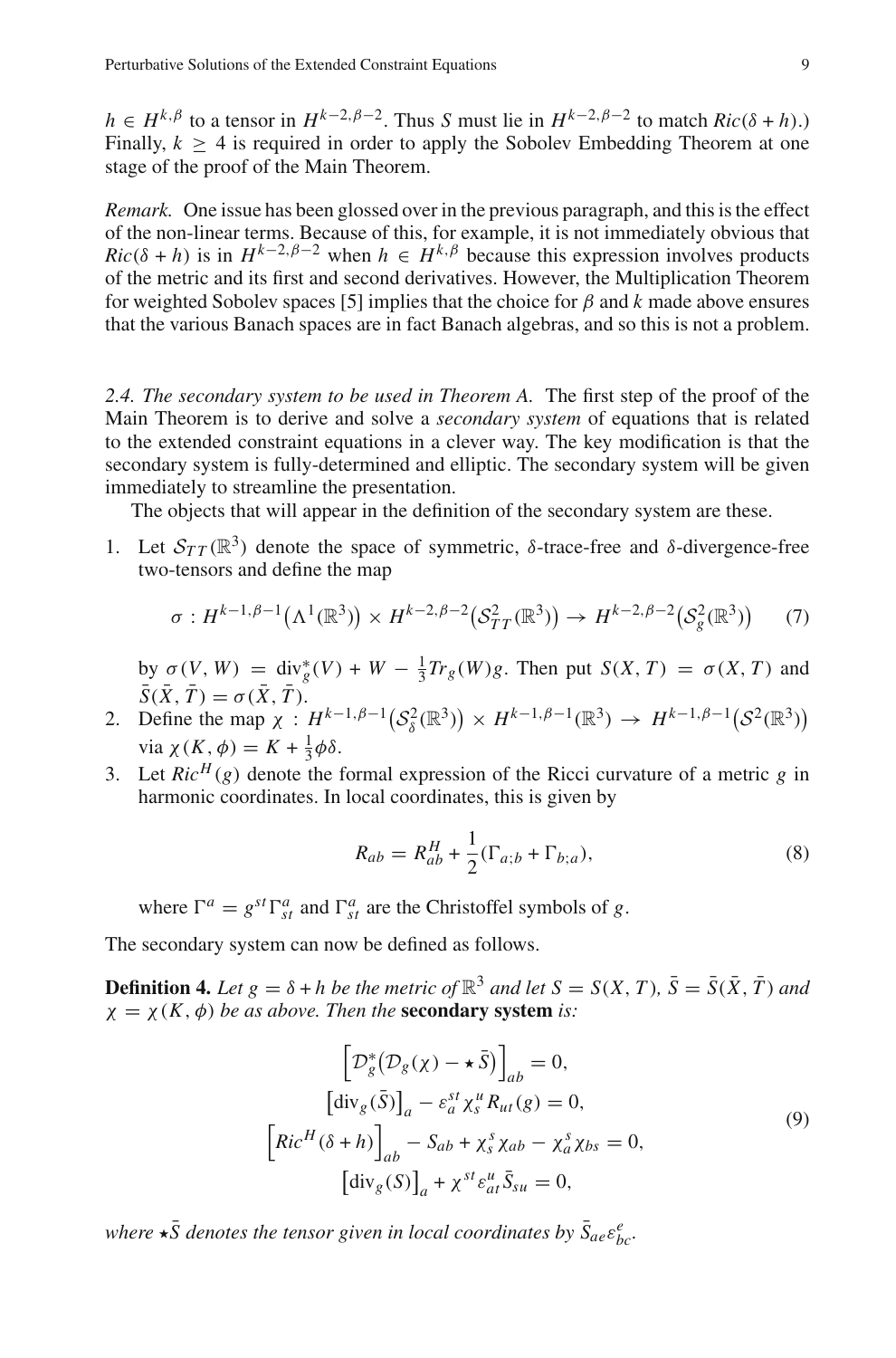*Motivation for the secondary system.* Each equation of (1) has a corresponding equation in (9) and the motivation behind each of these equations will be given in turn.

Begin by considering the first equation of (1). In [3], it was found that the symbol of this equation has a one dimensional kernel consisting of symmetric, pure-trace tensors. The symbol is thus injective when restricted to the space of symmetric, trace-free tensors and thus the equation is over-determined elliptic when so restricted. A related fully-determined elliptic equation can thus be derived as follows. First, one decomposes χ into its trace and trace-free parts (with respect to the metric δ) as χ = *K* + <sup>1</sup> <sup>3</sup>φ*g* and substitutes this into the first equation of (1). One then composes both sides of this equation with the adjoint of the operator  $\mathcal{D}_g$ , so that the resulting equation contains the operator  $D_g^* \circ D_g$ , which is elliptic on  $\tilde{K}$  (the injectivity of the symbol of  $D_g$ implies the bijectivity of the symbol of  $\mathcal{D}_{g}^{*} \circ \mathcal{D}_{g}$  by straightforward algebra). Therefore *K* should be viewed as the unknown quantity in this equation and  $\phi$  should be viewed as a free datum. Note that the correspondence between pairs  $(K, \phi)$  and tensors  $\chi$  is bijective.

Now consider the second and fourth equations of (1). Again, in [3], both these equations contain the operator div<sub>e</sub> which has surjective symbol, making it under-determined elliptic. One should thus imagine that each of these equations determines only *part* of the unknown tensors *S* and *S*, say in some direct sum decomposition, while leaving the other part free. This idea is implemented by using a modified version of the well-known *York decomposition* of trace-free, symmetric tensors in the form of the mapping  $\sigma$ . This is needed to guarantee the uniqueness of the solutions of the extended constraint equations. (The modification is that traces and divergences are being taken with respect to the fixed metric  $\delta$  rather than the solution metric *g* whenever the tensors in question correspond to free data.) One can easily check that  $\sigma$  is a bijection. Substituting this decomposition into the second and fourth equations of (1) yields the second and fourth equations of the secondary system, and the operators  $\text{div}_g \circ \text{div}_g^*(X)$ and div<sub>g</sub>  $\circ$  div<sup>\*</sup><sub>g</sub>( $\bar{X}$ ) appearing there are elliptic on *X* and  $\bar{X}$  (again, the surjectivity of the symbol of div<sub>g</sub> implies the bijectivity of the symbol of div<sub>g</sub>  $\circ$  div<sub>g</sub><sup>\*</sup>). Therefore *X* and  $\overline{X}$  should once again be viewed as the unknowns in these equations and  $T$  and  $\overline{T}$  can be treated as free data. The correspondence between  $(S, \overline{S})$  and  $(X, \overline{X}, T, \overline{T})$  is bijective.

Finally, consider the third and remaining equation of (1). As pointed out in [3], it is a well-known fact that the Ricci operator is not elliptic on *h* because of its gauge invariance. Again as in [3], the standard trick of using harmonic coordinates will be employed to break the gauge invariance. Recall that such coordinates  $x^a$  are defined by the requirement that  $\Delta_{g} x^{a} = 0$  for each *a*, making the  $x^{a}$  harmonic functions. Under this coordinate condition, the Ricci operator can be written as in (8) with  $\Gamma_a = 0$  and that

$$
R_{ab}^H = -\frac{1}{2}g^{rs}g_{ab,rs} + q(\text{D}g),\tag{10}
$$

where  $q(Dg)$  denotes a term that is quadratic in the first derivatives of the components of *g*. The operator  $Ric<sup>H</sup>$  is clearly elliptic when acting on *g*. The third and remaining equation of the secondary system, then, is obtained simply by replacing the Ricci operator in (1) by its formal expression in harmonic coordinates.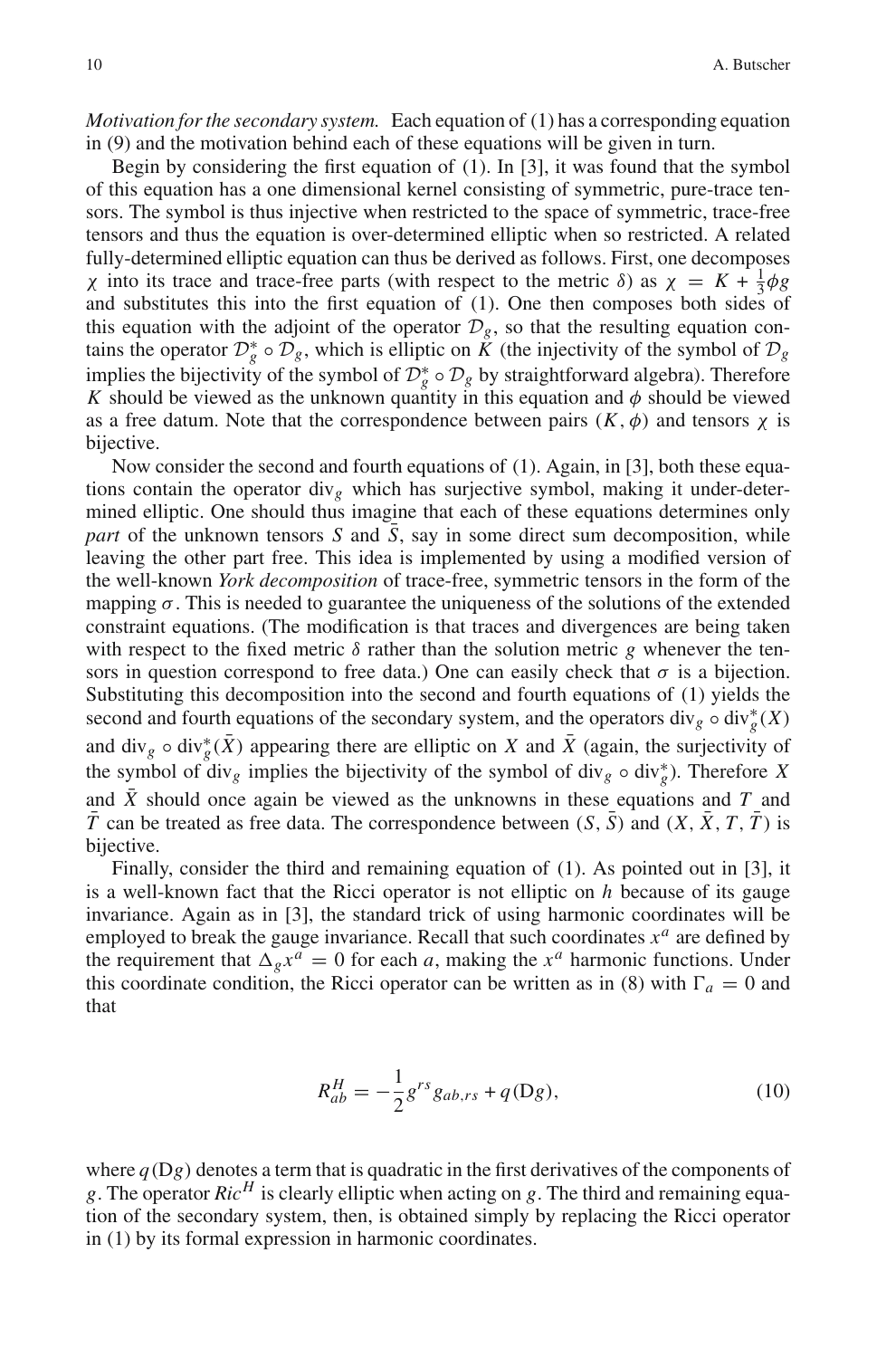#### **3. Statement and Proof of Theorem A**

*3.1. The statement.* The Implicit Function Theorem will be used to solve the secondary system near the trivial solution and so it is restated here for ease of reference. For an excellent discussion and proof of this theorem, see [1].

**Implicit Function Theorem.** Let  $\Psi : \mathcal{X} \times \mathcal{B} \rightarrow \mathcal{Y}$  be a smooth map between *Banach spaces and suppose that*  $\Psi(0; 0) = 0$ . If the restricted linearized operator  $D\Psi$ **(0**; **0**)  $|_{\mathcal{X}\times\{0\}}$  :  $\mathcal{X}\to\mathcal{Y}$  *is an isomorphism, then there exists an open set U* ⊂ *B contain-* $\lim_{M \to \infty} 0$  *and a smooth function*  $\psi : U \to \mathcal{X}$  *with*  $\psi(0) = 0$  *so that*  $\Psi(\psi(b), b) = 0$ .

The Implicit Function Theorem allows solutions of the equation  $\Psi(x, b) = 0$ , with  $(x, b)$  sufficiently close to  $(0, 0)$  in the Banach space norm of  $\mathcal{X} \times \mathcal{B}$  to be parametrized over the Banach space  $\beta$  of free data. To apply this theorem to the secondary system, identify the three Banach spaces  $X$ ,  $B$  and  $Y$  with the space of unknown quantities  $(h, K, X, \overline{X})$  appearing in the secondary system (9), the space of free data  $(T, \overline{T}, \phi)$ appearing there, and the space corresponding to the range of the secondary system, respectively. That is, define

$$
\mathcal{X} = H^{k,\beta}(\mathcal{S}^2(\mathbb{R}^3)) \times H^{k-1,\beta-1}(\mathcal{S}^2_{\delta}(\mathbb{R}^3)) \times H^{k-1,\beta-1}(\Lambda^1(\mathbb{R}^3)) \times H^{k-1,\beta-1}(\Lambda^1(\mathbb{R}^3)), \mathcal{B} = H^{k-2,\beta-2}(\mathcal{S}^2_{TT}(\mathbb{R}^3)) \times H^{k-2,\beta-2}(\mathcal{S}^2_{TT}(\mathbb{R}^3)) \times H^{k-1,\beta-1}(\mathbb{R}^3), \mathcal{Y} = H^{k-2,\beta-2}(\mathcal{S}^2_{g}(\mathbb{R}^3)) \times H^{k-3,\beta-3}(\Lambda^1(\mathbb{R}^3)) \times H^{k-2,\beta-2}(\mathcal{S}^2(\mathbb{R}^3)) \times H^{k-3,\beta-3}(\Lambda^1(\mathbb{R}^3)).
$$

Now use the secondary system to define a map  $\Psi : \mathcal{X} \times \mathcal{B} \rightarrow \mathcal{Y}$  by

$$
\Psi(h, K, X, \bar{X}; T, \bar{T}, \phi) = \begin{pmatrix} \left[ \mathcal{D}_g^*(\mathcal{D}_g(\chi) - \star \bar{S}) \right]_{ab} \\ \left[ \text{div}_g(\bar{S}) \right]_a - \varepsilon_a^{st} \chi_s^u R_{ut}(g) \\ \left[ Ric^H(\delta + h) \right]_{ab} - S_{ab} + \chi_s^s \chi_{ab} - \chi_a^s \chi_{bs} \\ \left[ \text{div}_g(S) \right]_a + \chi^{st} \varepsilon_{at}^{ut} \bar{S}_{su}. \end{pmatrix}, \quad (11)
$$

where  $g = \delta + h$  and  $S(X, T)$ ,  $\overline{S}(\overline{X}, \overline{T})$  and  $\chi(K, \phi)$  are as in Definition 4.

The map  $\Psi$  is a well-defined map of Banach spaces by the considerations of Sect. 2.3 (and the remark made there about non-linear terms) and is clearly smooth. Since the flat solution  $g = \delta$  and  $\chi = S = \overline{S} = 0$  satisfies the extended constraint equations,  $\Psi(\mathbf{0};\mathbf{0}) = \mathbf{0}$ , and any other asymptotically flat solution of the secondary system satisfies  $\Psi(h, K, X, \overline{X}; T, \overline{T}, \phi) = 0$ . The first theorem to be proved in this paper is the following.

**Theorem A.** Let  $\Psi : \mathcal{X} \times \mathcal{B} \rightarrow \mathcal{Y}$  be the map of Banach manifolds corresponding to *the secondary system given above. Then there is a neighbourhood U of zero in B and a smooth map of Banach manifolds*  $\psi : U \to \mathcal{X}$  *with*  $\psi(\mathbf{0}) = \mathbf{0}$  *so that for each b*  $\in \mathcal{U}$ *, the point*  $(\psi(b), b)$  *solves the secondary system* up to a finite dimensional error. In other *words, there is a finite-dimensional linear subspace*  $C \subseteq \mathcal{Y}$  *such that*  $\Psi(\psi(b), b) \in \mathcal{C}$ *. Furthermore, the map ψ is injective.* 

*3.2. The proof. Analysis of the linearization* The first step of the proof is to show that the linearization of  $\Psi$  in the  $\chi$  directions at the origin is Fredholm and to find its kernel and co-kernel. This begins with a lemma.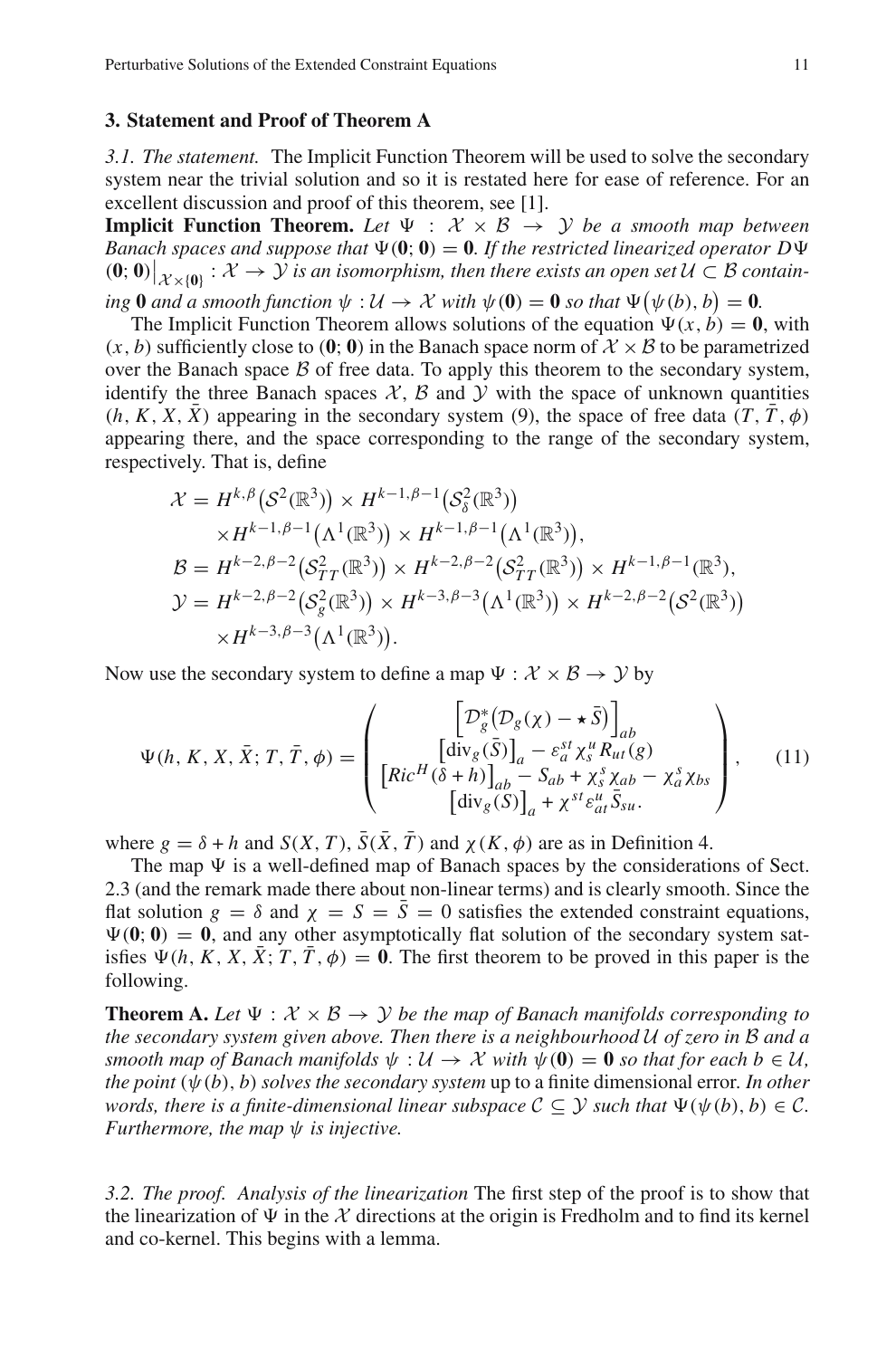**Lemma 5.** *The operator* div<sub>δ</sub>  $\circ$  div<sub>δ</sub><sup>\*</sup>:  $H^{k-1,\beta-1}(\Lambda^1(\mathbb{R}^3)) \rightarrow H^{k-3,\beta-3}(\Lambda^1(\mathbb{R}^3))$  is *Fredholm and injective with image equal to the codimension-3 space*

$$
\mathcal{I}_1 = \left\{ X = X_a \mathrm{d} x^a \in H^{k-3, \beta-3} \big( \Lambda^1(\mathbb{R}^3) \big) : \int_{\mathbb{R}^3} X_a = 0 \, \forall a \right\}.
$$

*Furthermore, the operator*  $\mathcal{D}_{\delta}^* \circ \mathcal{D}_{\delta}$  :  $H^{k-1,\beta-1}(\mathcal{S}_{\delta}^2(\mathbb{R}^3)) \to H^{k-3,\beta-3}(\mathcal{S}_{\delta}^2(\mathbb{R}^3))$  is *Fredholm and injective with image equal to the codimension-5 space*

$$
\mathcal{I}_2=\left\{T=T_{ij}\mathrm{d} x^i\oplus \mathrm{d} x^j\in H^{k-3,\beta-3}\big(\mathcal{S}_\delta^2(\mathbb{R}^3)\big)\,:\,\int_{R^3}T_{ij}=0\,\forall\,i,\,j\right\}.
$$

*Here,*  $x^i$  *are the standard coordinate functions on*  $\mathbb{R}^3$ *.* 

*Proof.* This lemma follows from Proposition 2 on the mapping properties of the linear, homogeneous elliptic operators with constant coefficients, since  $div_{\delta} \circ div_{\delta}^*$  and  $\mathcal{D}_{\delta}^* \circ \mathcal{D}_{\delta}$ are such operators. It is necessary only to identify the kernels of these operators and the kernels of their adjoints. Note that this task is simplified somewhat, since these operators are formally self-adjoint.

Let *P* be any constant-coefficient elliptic operator on  $\mathbb{R}^3$ . By Proposition 2 the components of a solution of  $Pu = 0$  with growth or decay at infinity are polynomials of degrees less than or equal to the growth rate, or zero, respectively. The operators considered by the lemma are thus injective since  $\beta \in (-1, 0)$ . Furthermore,  $\beta \in (-1, 0)$  implies that  $-\beta - 1 \in (0, 1)$  and so the tensors in the kernels of the adjoints of these operators have components that are polynomials of degree zero. That is, these components must all be constants. Consequently, the images of the operators considered in the lemma are tensors orthogonal to the constant 1-forms  $\lambda_i dx^i$  ( $\lambda_i \in \mathbb{R}$  for all *i*) and the constant trace-free symmetric tensors  $\mu_{ij} dx^i \oplus dx^j$  ( $\mu_{ij} \in \mathbb{R}$  for each *i*, *j* and  $\delta^{ij} \mu_{ij} = 0$ ), respectively. The dimension of each of these spaces is obviously 3 and 5, respectively.  $\Box$ 

**Proposition 6.** *The linearized operator*  $P \equiv D\Psi(\mathbf{0};\mathbf{0})\big|_{\mathcal{X}\times\{0\}}$  *in the*  $\mathcal X$  *directions is given by*

$$
P(h, K, X, \bar{X}) = \begin{pmatrix} \mathcal{D}_{\delta}^{*} \big( \mathcal{D}_{\delta}(K) - \star \operatorname{div}_{\delta}^{*}(\bar{X}) \big) \\ \operatorname{div}_{\delta} \circ \operatorname{div}_{\delta}^{*}(\bar{X}) \\ -\frac{1}{2} \Delta_{\delta} h - \operatorname{div}_{\delta}^{*}(X) \\ \operatorname{div}_{\delta} \circ \operatorname{div}_{\delta}^{*}(X) \end{pmatrix}, \tag{12}
$$

*where*  $\Delta_{\delta}$  *is the Laplacian corresponding to the Euclidean metric. The principal symbol of P is bijective, making P an elliptic operator of Banach spaces. Furthermore, P is Fredholm and injective with image equal to the codimension-11 space*

Im
$$
(P)
$$
 =  $\mathcal{I}_2 \times \mathcal{I}_1 \times H^{k-2,\beta-2}(\mathcal{S}^2(\mathbb{R}^3)) \times \mathcal{I}_1$ ,

*where*  $I_1$  *and*  $I_2$  *are the spaces defined in Lemma 5.* 

*Proof.* One can break up the calculation of the linearization into two pieces:

$$
P(h, K, X, \bar{X}) = D\Psi(\mathbf{0}; \mathbf{0})(h, 0, 0, 0; \mathbf{0}) + D\Psi(\mathbf{0}; \mathbf{0})(0, K, X, \bar{X}; \mathbf{0}).
$$

First,

$$
D\Psi(\mathbf{0};\mathbf{0})(0,K,X,\bar{X};\mathbf{0}) = \begin{pmatrix} \mathcal{D}_{\delta}^{*}\big(\mathcal{D}_{\delta}(K) - \star \operatorname{div}_{\delta}^{*}(\bar{X})\big) \\ \operatorname{div}_{\delta} \circ \operatorname{div}_{\delta}^{*}(\bar{X}) \\ -\operatorname{div}_{\delta}^{*}(X) \\ \operatorname{div}_{\delta} \circ \operatorname{div}_{\delta}^{*}(X) \end{pmatrix}
$$
(13)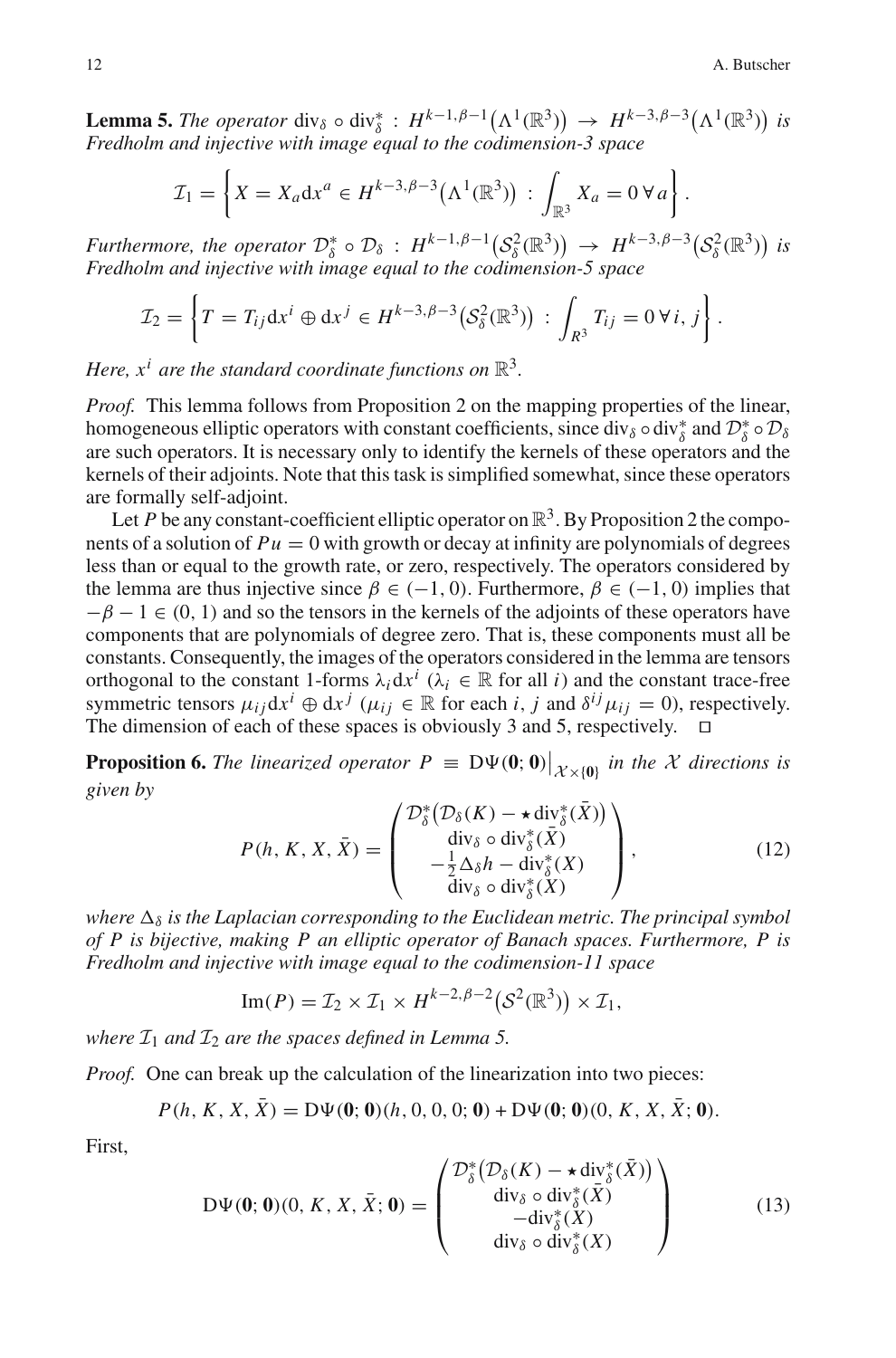since  $\Psi(0, K, X, \overline{X}$ ; **0**) consists of a sum of differential operators that are linear in *K*, *X* and  $\bar{X}$  with terms which are quadratic in *K*, *X* and  $\bar{X}$ . Second,

$$
D\Psi(\mathbf{0};\mathbf{0})(h, 0, 0, 0; \mathbf{0}) = \frac{d}{ds} \begin{pmatrix} 0 \\ 0 \\ Ric^H(\delta + sh) \\ 0 \end{pmatrix} \Big|_{s=0} = \begin{pmatrix} 0 \\ 0 \\ -\frac{1}{2}\Delta_{\delta}h \\ 0 \end{pmatrix}
$$
(14)

by definition of the reduced Ricci operator and using the fact that the terms in  $\Gamma$  appearing there are quadratic.

Since the operator *P* is upper-triangular and the operators appearing on the diagonal are all elliptic, *P* is itself elliptic. Furthermore, Proposition 2 shows that *P* is Fredholm; and by the choice of  $\beta \in (-1, 0)$  made in Sect. 2.3, both  $\beta$  and  $\beta - 1$  are less than 0, so that each of the operators appearing on the diagonal are injective on their respective domains. The operator *P* is thus itself injective.

To find the image of *P*, one must attempt to solve the equations

$$
\begin{pmatrix}\n\mathcal{D}_{\delta}^{*}\left(\mathcal{D}_{\delta}(K) - \star \operatorname{div}_{\delta}^{*}(\bar{X})\right) \\
\operatorname{div}_{\delta} \circ \operatorname{div}_{\delta}^{*}(\bar{X}) \\
-\frac{1}{2}\Delta_{\delta}h - \operatorname{div}_{\delta}^{*}(X) \\
\operatorname{div}_{\delta} \circ \operatorname{div}_{\delta}^{*}(X)\n\end{pmatrix} = \begin{pmatrix}\nf_{1} \\
f_{2} \\
f_{3} \\
f_{4}\n\end{pmatrix}
$$
\n(15)

with  $(f_1, f_2, f_3, f_4) \in \mathcal{Y}$ . According to Lemma 5, the second and fourth equations can be solved if and only if  $f_2$  and  $f_4$  are in  $\mathcal{I}_1$ . The third equation can now be solved since  $\Delta_{\delta}$  is an isomorphism according to Proposition 2. The remaining equation of (15) can be solved if and only if

$$
\int_{\mathbb{R}^3} [f_1]_{ij} + [\mathcal{D}^*_{\delta} \star \text{div}_{\delta}^* (\bar{X})]_{ij} = 0
$$

for every *i* and *j*. But this is true if and only if  $f_1 \in \mathcal{I}_2$  by the definition of the adjoint and the fact that constants are in the kernel of  $\mathcal{D}_{\delta}$ . Thus  $(f_1, f_2, f_3, f_4) \in \mathcal{I}_2 \times \mathcal{I}_1 \times$  $H^{k-2,\beta-2}(\mathcal{S}^2(\mathbb{R}^3)) \times \mathcal{I}_1$ , which is of codimension 11 in *Y*. □

*Existence of solutions in Theorem A.* The conclusion to be drawn from Proposition 6 is that solutions of equation  $\Psi(x; b) = \mathbf{0}$  can not be found using the Implicit Function Theorem for  $x = (h, K, X, \overline{X})$  near 0 in terms of  $b = (T, \overline{T}, \phi)$ . The non-trivial co-kernel of the linearization *P* is the essential obstruction. However, the existence of solutions up to an *error term* transverse to the image of *P* can be proved using the following technique.

Since *P* is Fredholm with 11-dimensional co-kernel, the image of *P* is closed and one can find (in many different ways) an 11-dimensional subspace  $C$  so that

$$
\mathcal{Y}=\operatorname{Im}(P)\oplus\mathcal{C}.
$$

If  $\eta : \mathbb{R}^3 \to \mathbb{R}$  denotes a smooth, positive function on  $\mathbb{R}^3$  with compact support satisfying  $\int_{\mathbb{R}^3} \eta = 1$ , then one such choice is given by

$$
C = \left\{ \eta \mu_{ij} \mathrm{d} x^i \otimes \mathrm{d} x^j \, : \, \mu_{ij} \in \mathbb{R} \right\} \times \left\{ \eta \bar{\lambda}_i \mathrm{d} x^i \, : \, \bar{\lambda}_i \in \mathbb{R} \right\} \times \left\{ 0 \right\} \times \left\{ \eta \lambda_i \mathrm{d} x^i \, : \, \lambda_i \in \mathbb{R} \right\}.
$$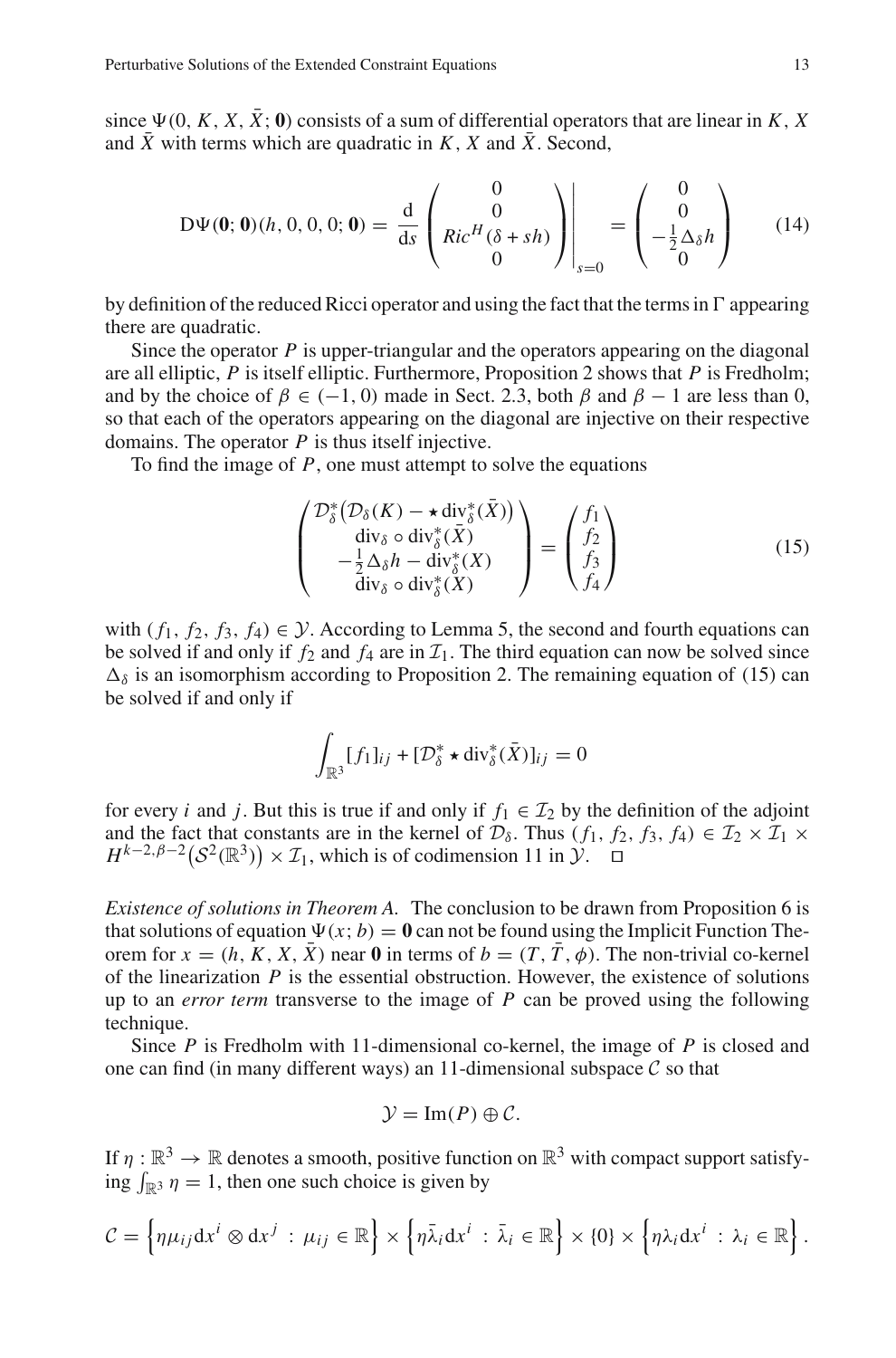If  $\pi : \mathcal{Y} \to \text{Im}(P)$  denotes the projection operator corresponding to this decomposition, namely the operator given by

$$
\pi(f_1, f_2, f_3, f_4) = \begin{pmatrix} f_1 - \eta \left( \int_{\mathbb{R}^3} [f_1]_{ij} \right) dx^i \otimes dx^j \\ f_2 - \eta \left( \int_{\mathbb{R}^3} [f_2]_i \right) dx^i \\ f_3 \\ f_4 - \eta \left( \int_{\mathbb{R}^3} [f_4]_i \right) dx^i \end{pmatrix},
$$

then the operator  $\pi \circ \Psi : \mathcal{X} \times \mathcal{B} \to \text{Im}(P)$  has linearization in the X direction equal to  $\pi \circ P$ , which is injective (proved as in Proposition 6) and is surjective since the composition with  $\pi$  forces it to map onto its image. Consequently, the Implicit Function Theorem can be applied to the equation  $\pi \circ \Psi(x, b) = 0$ . The result is as follows.

There is a neighbourhood *U* of **0** in *B* and a smooth function  $\psi : B \to X$  such that if  $b = (T, \overline{T}, \phi) \in \mathcal{U}$  and  $\psi(b) \equiv (h(b), K(b), X(b), \overline{X}(b))$ , then  $(\psi(b), b) \in \mathcal{X} \times \mathcal{B}$ satisfies the equation  $\pi \circ \Psi(\psi(b), b) = 0$ . This is equivalent to the statement that the tensors

$$
g = \delta + h,
$$
  
\n
$$
\chi = K + \frac{1}{3}\phi g,
$$
  
\n
$$
S = \text{div}_g^*(X) + T - \frac{1}{3}Tr_g(T)g,
$$
  
\n
$$
\bar{S} = \text{div}_g^*(\bar{X}) + \bar{T} - \frac{1}{3}Tr_g(\bar{T})g
$$

satisfy the equations

$$
\begin{pmatrix}\n\left[\mathcal{D}_{g}^{*}(\mathcal{D}_{g}(\chi)-\star\bar{S})\right]_{ab} \\
\left[\text{div}_{g}(\bar{S})\right]_{a}-\varepsilon_{a}^{st}\chi_{s}^{u}R_{ut}(g) \\
\left[\text{Ric}^{H}(\delta+h)\right]_{ab}-S_{ab}+\chi_{s}^{s}\chi_{ab}-\chi_{a}^{s}\chi_{bs} \\
\left[\text{div}_{g}(S)\right]_{a}+\chi^{st}\varepsilon_{at}^{u}\bar{S}_{su}\n\end{pmatrix}=\eta\begin{pmatrix}\n\mu_{ab} \\
\bar{\lambda}_{a} \\
0 \\
\lambda_{a}\n\end{pmatrix}\in\mathcal{C},\n\qquad(16)
$$

where

$$
\mu_{ab} = \int_{\mathbb{R}^3} \left[ \mathcal{D}_g^* (\mathcal{D}_g(\chi) - \star \bar{S}) \right]_{ab},
$$
  

$$
\bar{\lambda}_a = \int_{\mathbb{R}^3} \left( \left[ \text{div}_g(\bar{S}) \right]_a - \varepsilon_a^{st} \chi_s^u R_{ut}(g) \right),
$$
  

$$
\lambda_a = \int_{\mathbb{R}^3} \left( \left[ \text{div}_g(S) \right]_a - \chi^{st} \varepsilon_{at}^u \bar{S}_{su} \right),
$$

in the standard coordinates of  $\mathbb{R}^3$ , provided that the free data  $(T, \overline{T}, \phi)$  is chosen sufficiently small in the norm of the Banach space *B*.

*Uniqueness of solutions in Theorem A.* It remains to show that the mapping from  $(T, \overline{T}, \phi)$  to the solution  $(h, K, X, \overline{X})$  is injective. This will follow from the Implicit Function Theorem if it can be shown that the linearization of  $\Psi$  in the direction of the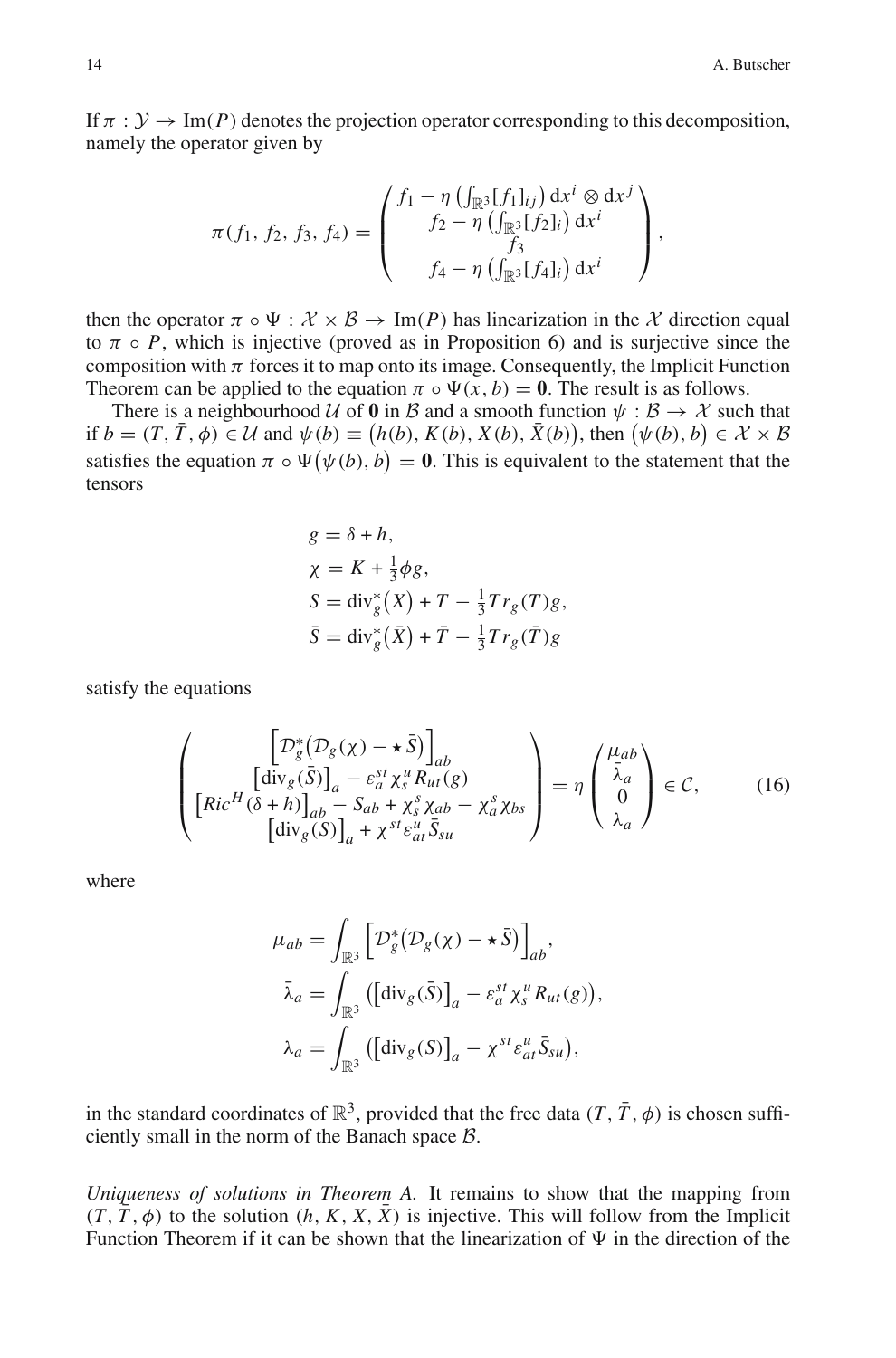free data, namely  $D(\pi \circ \Psi(\mathbf{0}; 0))|_{\{0\} \times \mathcal{B}}$ , is injective. But a calculation similar to that in Proposition 6 gives

$$
D(\pi \circ \Psi(\mathbf{0}; \mathbf{0}))|_{\{0\} \times B}(T, \bar{T}, \phi)
$$
\n
$$
= \frac{d}{ds} \Big|_{s=0} \pi \circ \Psi(0, 0, 0, 0; sT, s\bar{T}, s\phi)
$$
\n
$$
= \frac{d}{ds} \Big|_{s=0} s \begin{pmatrix} \left[ \mathcal{D}_{\delta}^{*} (\mathcal{D}_{\delta}(\frac{1}{3}\phi\delta) - \star (\bar{T} - \frac{1}{3}Tr_{\delta}(\bar{T})\delta) \right]_{ab} \\ \left[ \text{div}_{\delta} (\bar{T} - \frac{1}{3}Tr_{\delta}(\bar{T})\delta) \right]_{ab} \\ \left[ -T + \frac{1}{3}Tr_{\delta}(T)\delta \right]_{ab} \\ \left[ \text{div}_{\delta} (T - \frac{1}{3}Tr_{\delta}(T)\delta) \right]_{a} \end{pmatrix}
$$
\n
$$
- \frac{d}{ds} \Big|_{s=0} s \begin{pmatrix} \eta \int_{\mathbb{R}^{3}} \left[ \mathcal{D}_{\delta}^{*} (\mathcal{D}_{\delta}(\frac{1}{3}\phi\delta) - \star (\bar{T} - \frac{1}{3}Tr_{\delta}(\bar{T})\delta) \right]_{ab} \\ \eta \int_{\mathbb{R}^{3}} \left[ \text{div}_{\delta} (\bar{T} - \frac{1}{3}Tr_{\delta}(\bar{T})\delta) \right]_{a} \\ 0 \\ \eta \int_{\mathbb{R}^{3}} \left[ \text{div}_{\delta} (T - \frac{1}{3}Tr_{\delta}(T)\delta) \right]_{a} \end{pmatrix}
$$
\n
$$
= \begin{pmatrix} \nabla_{a} \nabla_{b} \phi - \varepsilon_{c}^{eb} \nabla_{b} \bar{T}_{ae} - \varepsilon_{c}^{eb} \nabla_{b} \bar{T}_{ce} \\ -\eta \int_{\mathbb{R}^{3}} (\nabla_{a} \nabla_{b} \phi - \varepsilon_{c}^{eb} \nabla_{b} T_{ae} - \varepsilon_{c}^{eb} \nabla_{b} T_{ce}) \\ 0 \\ -T_{ab} \end{pmatrix}, \qquad (17)
$$

using the fact that *T* and  $\overline{T}$  were chosen to be transverse-traceless with respect to  $\delta$ .

Suppose now that  $D(\pi \circ \Psi)|_{\{0\} \times \mathcal{B}}(\mathbf{0}; \mathbf{0})(T, \bar{T}, \phi) = (0, 0, 0, 0)$ . Then clearly  $T = 0$ . Taking the trace of what remains of the first equation in (17) yields

$$
\Delta_{\delta}\phi - \eta \int_{\mathbb{R}^3} \Delta_{\delta}\phi = \Delta_{\delta}\phi = 0
$$

by the divergence theorem (valid because of the decay property of  $\phi$ ). But now, one can invoke the injectivity of  $\Delta$  on the space  $H^{k-1,\beta-1}(\mathbb{R}^3)$  to conclude that  $\phi = 0$ . Finally, use the identity  $\varepsilon_{bc}^e \overline{T}_{ae} + \varepsilon_{ab}^e \overline{T}_{ce} + \overline{\varepsilon}_{ca}^e \overline{T}_{be} = 0$  and the fact that  $\overline{T}$  is divergence free at the Euclidean metric to conclude that the remaining equation for  $\bar{T}$  reads

$$
\varepsilon_a^{eb} \nabla_b \bar{T}_{ce} - \eta \int_{\mathbb{R}^3} \varepsilon_a^{eb} \nabla_b \bar{T}_{ce} = 0.
$$

The integrand above is an exact vector-valued differential. Thus by using Stokes' Theorem (valid because of the decay property of  $\overline{T}$ ), one can eliminate the integral above and end up with

$$
\varepsilon_a^{eb} \nabla_b \bar{T}_{ce} = 0.
$$

This equation shows that the vector-valued one-form  $\bar{T}_{ab}dx^b$  is closed and hence exact, so that  $\bar{T}_{ab} = \nabla_b \bar{T}_a$  for some vector-valued zero form  $\bar{T}_a$ . The divergence-free condition on  $\bar{T}_{ab}$  then shows that  $\Delta_{\hat{\delta}}\bar{T}_{b}=0$  and so  $\bar{T}_{b}=0$  by the injectivity of  $\Delta_{\delta}$  on the space of  $H^{k-2,\beta-2}$  tensors over  $\mathbb{R}^3$ .

These calculations show that the operator  $D(\pi \circ \Psi)|_{\{0\} \times \mathcal{B}}(\mathbf{0}; \mathbf{0})$  is injective, thereby proving the uniqueness claim contained in Theorem  $\overrightarrow{A}$  and concluding the proof of Theorem A.  $\Box$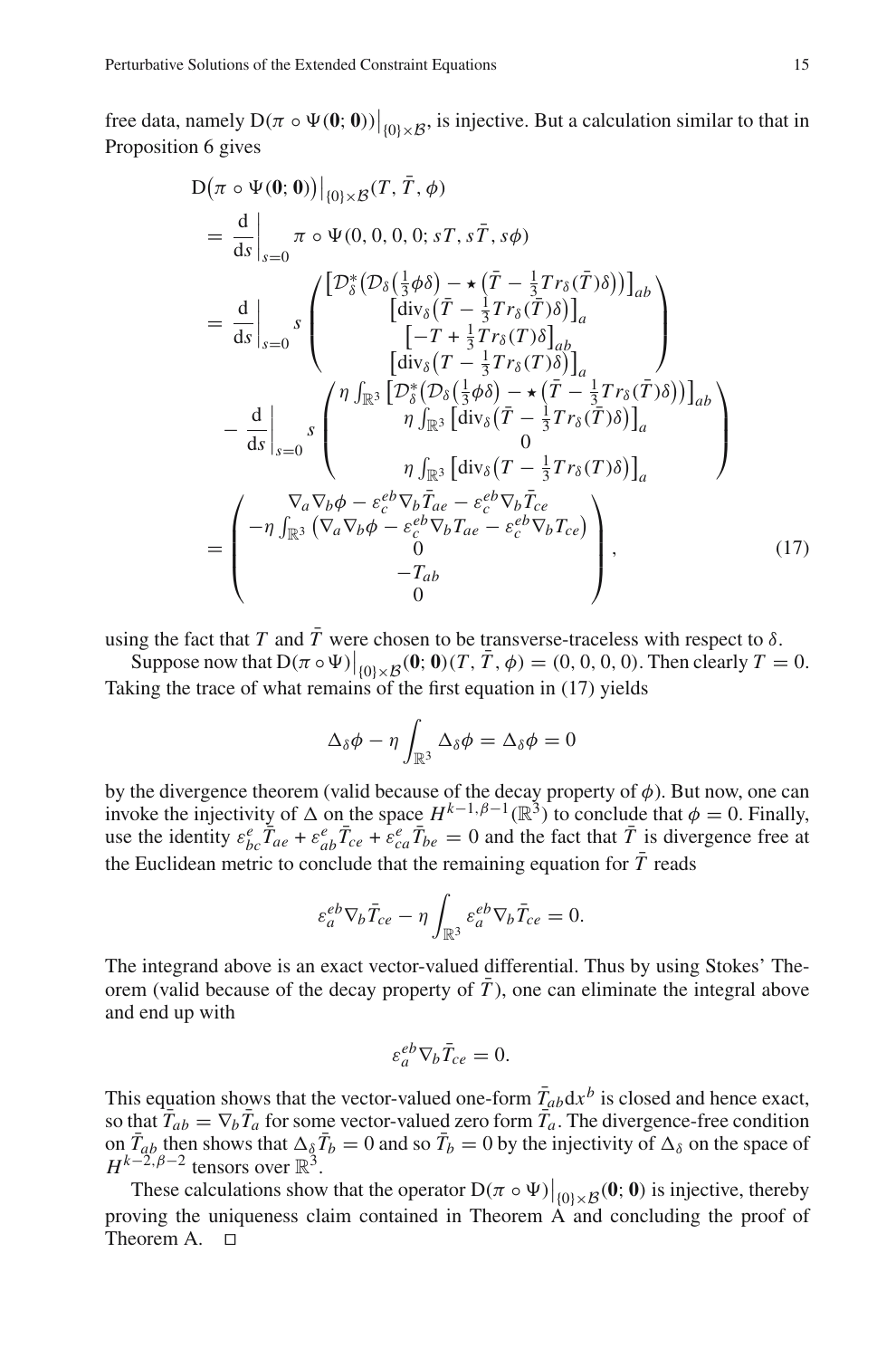#### **4. Statement and Proof of Theorem B**

*4.1. The statement.* In order to complete the proof of the Main Theorem, it remains to show that the solution (16) of the secondary system constructed in the previous section actually satisfies the extended constraint equations. The second theorem to be proved in this paper establishes this fact.

**Theorem B.** If  $(\psi(b), b)$  is a solution of the equation  $\pi \circ \Psi(\psi(b), b) = 0$  as in *Theorem A, with b* =  $(T, T, \phi)$  *sufficiently small in the norm of the Banach space B* and  $\psi$ (*b*) = (*h*(*b*), *K*(*b*), *X*(*b*), *X*(*b*)), *then the quantities* 

$$
g = \delta + h(b),
$$
  
\n
$$
\chi = K(b) + \frac{1}{3}\phi\delta,
$$
  
\n
$$
S = \text{div}_g^*\big(X(b)\big) + T - \frac{1}{3}Tr_g(T)g,
$$
  
\n
$$
\bar{S} = \text{div}_g^*\big(\bar{X}(b)\big) + \bar{T} - \frac{1}{3}Tr_g(\bar{T})g,
$$

*satisfy the extended constraint equations* (1)*.*

*Strategy of proof.* Theorem A has produced

$$
g \in H^{k, \beta}(\mathcal{S}^2(\mathbb{R}^3)),
$$
  
\n
$$
\chi \in H^{k-1, \beta-1}(\mathcal{S}^2(\mathbb{R}^3)),
$$
  
\n
$$
S \in H^{k-2, \beta-2}(\mathcal{S}^2_{g}(\mathbb{R}^3)),
$$
  
\n
$$
\bar{S} \in H^{k-2, \beta-2}(\mathcal{J}(\mathbb{R}^3)),
$$

and error terms  $\lambda_a$ ,  $\bar{\lambda}_a$  and  $\mu_{ab}$  in R that satisfy Eq. (16). Let  $J \in H^{k-2,\beta-2}(\mathcal{J}(\mathbb{R}^3))$  be the tensor  $J = D_g(x) - \star \overline{S}$ . Then  $(g, \chi, S, \overline{S})$  satisfies the extended constraint equations (1) if and only if

$$
J_{abc} = 0,
$$
  
\n
$$
\Gamma^a = 0,
$$
  
\nerror terms = 0, (18)

where  $\Gamma^a$  is the quantity arising from the harmonic gauge choice as explained in Sect. 2.2.

Here is a schematic of how it will be shown that (18) holds. Let  $z_{\varepsilon} = (J, \Gamma)$  represent a solution of the secondary system, where the norm of the free data is represented by the small parameter  $\varepsilon$ , and let  $\Lambda_{\varepsilon}$  represent an error term lying in a fixed, finitedimensional subspace *C*. Then the integrability conditions contained within the extended constraint equations will be used to show that  $z_{\varepsilon}$  satisfies a system of equations of the form

$$
\mathcal{P}_{\varepsilon}(z_{\varepsilon})=\Lambda_{\varepsilon},
$$

where  $P_{\varepsilon}$  is a family of linear, elliptic operators with coefficients depending smoothly on ε. These equations will be called the *auxiliary equations*. Then, it will be shown that the operator  $P_{\varepsilon}$  is (1) injective and uniformly elliptic, and thus uniformly injective, all for sufficiently small  $\varepsilon$ , and (2) that the finite-dimensional subspace C is transverse to the image of  $\mathcal{P}_0$ . Consequently, the stability of co-kernels of linear elliptic operators proved in Proposition 3 shows that *C* remains transverse to the image of  $\mathcal{P}_{\varepsilon}$  for sufficiently small ε. Since  $Λ<sub>ε</sub> ∈ C ∩ Im(P<sub>ε</sub>)$ , therefore  $Λ<sub>ε</sub> = 0$ . But now the uniform injectivity can be invoked yet again to show that  $z_{\varepsilon} = 0$ .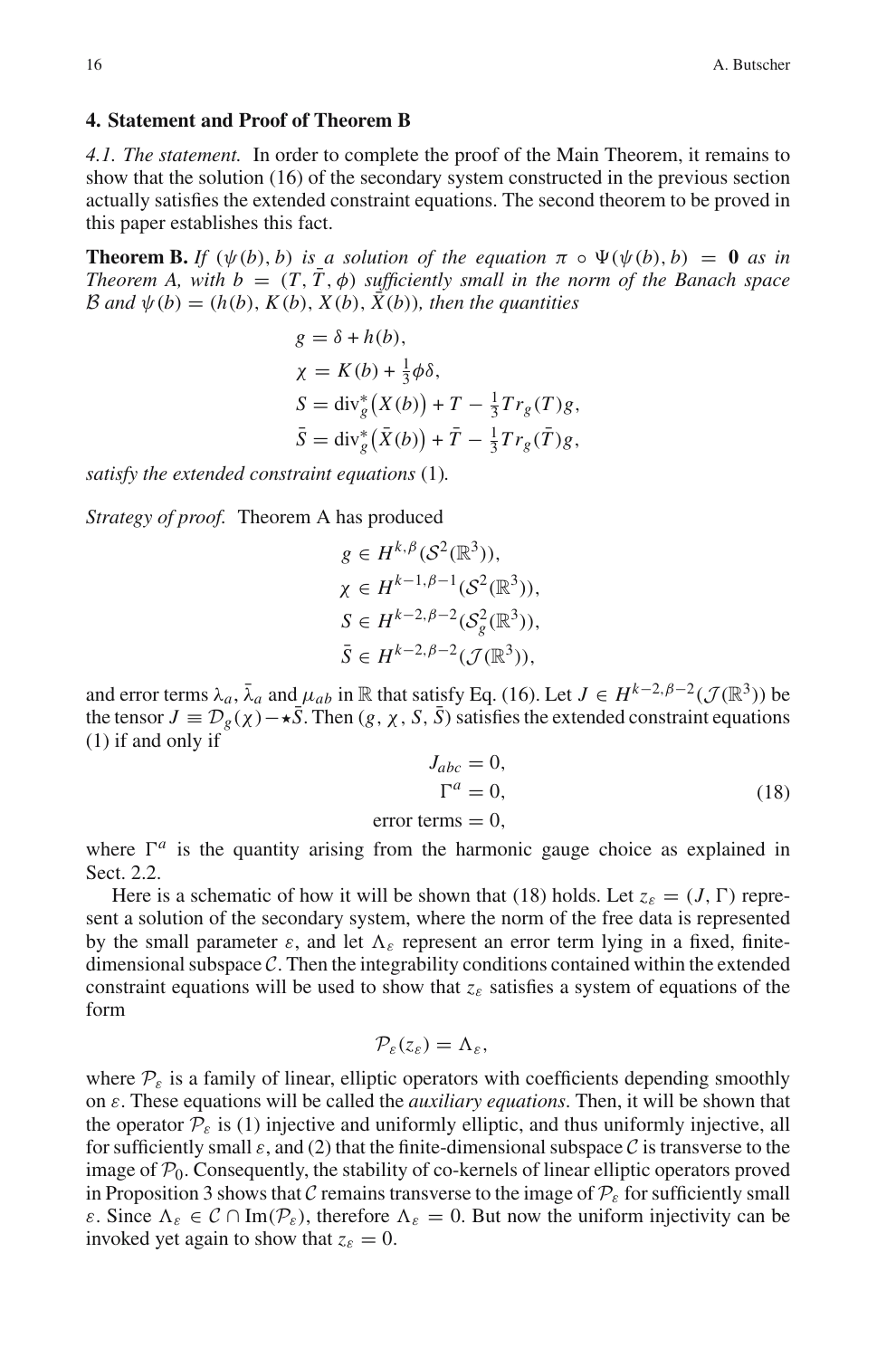*4.2. The proof. The auxiliary equations* The first step in the proof of Theorem B is to derive the auxiliary equations satisfied by  $J$  and  $\Gamma$  which are a consequence of the integrability conditions in the conformal constraint equations.

**Proposition 7.** The quantities J,  $\Gamma$  and the real numbers  $\mu_{ab}$ ,  $\lambda_a$ ,  $\bar{\lambda}_a$  satisfy the equations

$$
\frac{1}{2} \left( \Delta_g \Gamma_b - R_b^a \Gamma_a \right) = -\eta \lambda_b - \chi^{st} J_{sbt} + A^a \left( \chi_{ab} - \chi_s^s g_{ab} \right),\tag{19}
$$

*where*  $A_b = g^{ac} J_{abc}$ *, and* 

$$
\left[\mathcal{D}_{g}^{*}(J)\right]_{ab} = \eta \mu_{ab},
$$
  
\n
$$
\left[\mathcal{Q}_{g}(J)\right]_{a} = 2\eta \bar{\lambda}_{a},
$$
\n(20)

*where Q<sup>g</sup> is the operator defined at the beginning of Sect. 2.1.*

*Proof.* The equation satisfied by  $\Gamma$  will be deduced from the Bianchi identity  $\nabla^a R_{ab}$  −  $\frac{1}{2}\nabla_b R = 0$ . In fact, substitute the reduced Ricci operator into this identity to obtain

$$
0 = \nabla^a R_{ab}^H - \frac{1}{2} \nabla_b R^H + \frac{1}{2} (\Delta_g \Gamma_b + \nabla^a \nabla_b \Gamma_a - \nabla_b \nabla^a \Gamma_a)
$$
  
\n
$$
= \nabla^a S_{ab} - \nabla^a (\chi_s^s \chi_{ab}) + \nabla^a (\chi_a^s \chi_{sb}) + \frac{1}{2} (\nabla_b (\chi_s^s)^2 - \chi^{st} \chi_{st}) + \frac{1}{2} (\Delta_g \Gamma_b + R_b^a \Gamma_a)
$$
  
\n
$$
= \eta \lambda_b - \chi^{st} \varepsilon_{bt}^e \bar{S}_{se} + \frac{1}{2} (\Delta_g \Gamma_b + R_b^a \Gamma_a)
$$
  
\n
$$
- (\nabla^s \chi_s^a - \nabla^a \chi_s^s) (g_{ab} \chi_s^s - \chi_{ab}) - (\nabla_b \chi_{st} - \nabla_s \chi_b) \chi^{st}.
$$
 (21)

Now let  $A_b = g^{ac} J_{abc}$ . According to the definition of *J* made above,  $A_b = \nabla^a \chi_{ab}$  −  $\nabla_b \chi_a^a$ . Substituting this into (21) leads to

$$
\frac{1}{2}(\Delta_g \Gamma_b + R_b^a \Gamma_a) = -\eta \lambda_b - \chi^{st} J_{sbt} + A^a (\chi_{ab} - \chi_s^s g_{ab}),
$$

which is the desired equation for  $\Gamma_a$ .

Next, the first equation of (20) holds for *J* by definition. For the second equation, consider

$$
\begin{aligned} \left[\mathcal{Q}_{g}(J)\right]_{a} &= \varepsilon^{ebc} \nabla_{e} J_{abc} \\ &= \varepsilon^{ebc} \nabla_{e} \big( (\nabla_{c} \chi_{ab} - \nabla_{b} \chi_{ac}) - \varepsilon_{bc}^{s} \bar{S}_{as} \big). \end{aligned}
$$

At this stage, one must commute the second derivatives, bringing in curvature terms. Thus,

$$
\begin{aligned} \left[\mathcal{Q}_{g}(J)\right]_{a} &= \left(R_{ecas}\chi_{b}^{s} + R_{ecbs}\chi_{a}^{s}\right)\varepsilon^{ebc} - \varepsilon^{ebc}\varepsilon_{bc}^{s}\nabla_{e}\bar{S}_{as} \\ &= 2R_{ecas}\chi_{b}^{s}\varepsilon^{ecb} - 2\nabla^{s}\bar{S}_{as} \end{aligned} \tag{22}
$$

by the algebraic Bianchi identity satisfied by the curvature tensor. Substitute the second equation of (16) into (22) to obtain

$$
\left[\mathcal{Q}_{g}(J)\right]_{a}=2R_{ecas}\chi_{b}^{s}\varepsilon^{ecb}-2\varepsilon_{a}^{st}\chi_{s}^{u}R_{ut}+2\eta\bar{\lambda}_{a}.
$$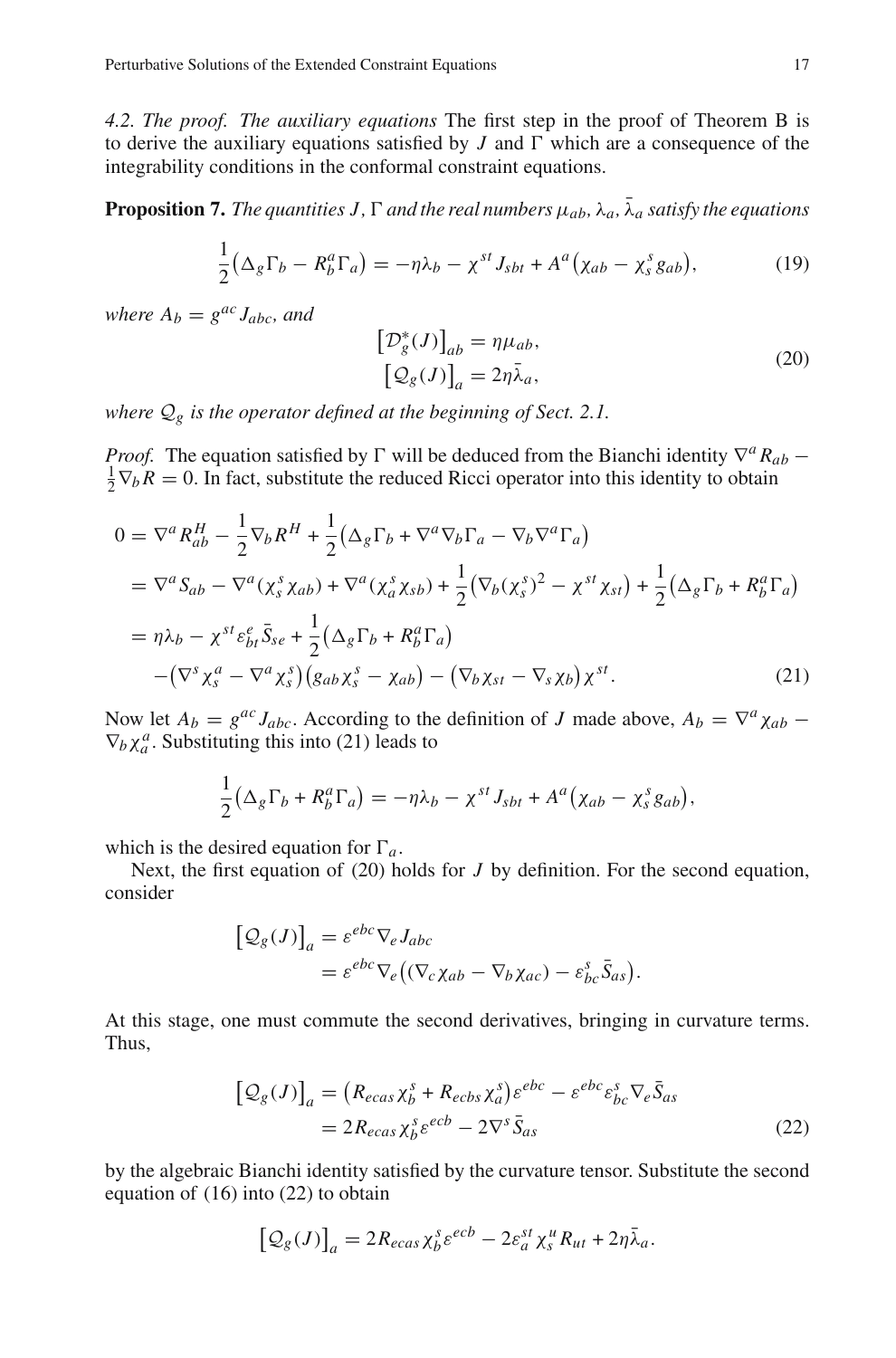The fact that only curvature terms remain is a manifestation of the integrability conditions. Finally, use the decomposition  $R_{ecas} = R_{ea}g_{cs} - R_{es}g_{ca} + R_{cs}g_{ea} - R_{ca}g_{es} - \frac{1}{2}R(g_{ea}g_{cs} - g_{es}g_{ca})$  to find that  $R_{ecas} \chi_b^s \varepsilon^{ecb} = \varepsilon_a^{st} \chi_s^u R_{ut}$  and thus that

$$
\left[\mathcal{Q}_{g}(J)\right]_{a}=2\eta\bar{\lambda}_{a},
$$

which is the second equation of  $(20)$ .  $\Box$ 

*Notation.* Denote the pair of operators appearing in (20) by

$$
\mathcal{P}_{\varepsilon}(J) = \big(\mathcal{D}^*_{g}(J), \mathcal{Q}_{g}(J)\big).
$$

Thus  $\mathcal{P}_{\varepsilon}$  is an operator from  $H^{k-2,\beta-2}(\mathcal{J}(\mathbb{R}^3))$  to  $H^{k-3,\beta-3}(\mathcal{S}_{g}^2(\mathbb{R}^3) \times \Lambda^1(\mathbb{R}^3)).$ 

*Uniform injectivity and ellipticity.* The operators appearing on the left-hand sides of Eqs. (19) and (20) should be viewed as linear, elliptic operators for *J* and  $\Gamma$  whose coefficients depend on the solution *g*,  $\chi$ , *S* and  $\bar{S}$  of Theorem A and thus on the free data  $(T, \overline{T}, \phi)$ . The uniform injectivity and ellipticity of these operators will be established one at a time using the following lemma.

**Lemma 8.** *Let*  $g = \delta + h$  *be an asymptotically flat metric on*  $\mathbb{R}^3$  *with*  $h \in H^{k, \beta} (S^2(\mathbb{R}^3))$ and let  $R(x)$  be a quantity that is quadratic in the argument x with coefficients propor*tional to the curvature of g. For any l* > 1 *and*  $\gamma$  < -1*, there exists a number*  $\varepsilon$  > 0 *so that if*  $||h||_{H^{k,\beta}} \leq \varepsilon$ , then the only function  $u \in H^{l,\gamma}(\mathbb{R}^3)$  satisfying the inequality

$$
0 \le -\int_{\mathbb{R}^3} \|\nabla u\|^2 d\mathrm{Vol}_g + C \int_{\mathbb{R}^3} \mathcal{R}(u) d\mathrm{Vol}_g \tag{23}
$$

*for some constant C, is the zero function.*

*Remark.* This lemma is the generalization of a result from [3].

*Proof.* Because  $h \in H^{k,\beta}$  with  $k \ge 4 > \frac{3}{2}$  and  $\beta < 0$ , the Sobolev Embedding Theorem [2] guarantees that  $|h|_{C^2} \leq C ||h||_{H^{k,\beta}}$ . Consequently, the coefficients of  $R$  are bounded in  $C^0$  by  $||h||_{H^{k,\beta}}$  and it follows that

$$
\int_{\mathbb{R}^3} \mathcal{R}(u) d\text{Vol}_g \le \int_{\mathbb{R}^3} ||\mathcal{R}|| |u|^2 d\text{Vol}_g
$$
\n
$$
\le C ||h||_{H^{k,\beta}} \int_{\mathbb{R}^3} |u|^2 \sigma^{-2} d\text{Vol}_g
$$
\n
$$
\le C ||h||_{H^{k,\beta}} \int_{\mathbb{R}^3} ||\nabla u||^2 d\text{Vol}_g
$$
\n(24)

by the Poincaré inequality for weighted Sobolev norms proved in [2]. (Actually, [2] proves this only for the metric  $g = \delta$ , but the result is also valid for the metric  $g = \delta + h$ with sufficiently small  $||h||_{H^k,\beta}$  because the norms with the metric *g* are uniformly equivalent to the norms with the metric *h* and no Christoffel symbols appear.) Using (24) in inequality (23) leads to

$$
0 \le (C \|h\|_{H^{k,\beta}} - 1) \int_{\mathbb{R}^3} \|\nabla u\|^2,
$$

so if  $||h||_{H^k,\beta}$  is sufficiently small, the right hand side above becomes negative. Avoiding this contradiction requires  $\nabla u = 0$ . But since  $||u||$  decays at infinity when  $\gamma < -1$ , it must be true that  $u = 0$ .  $\Box$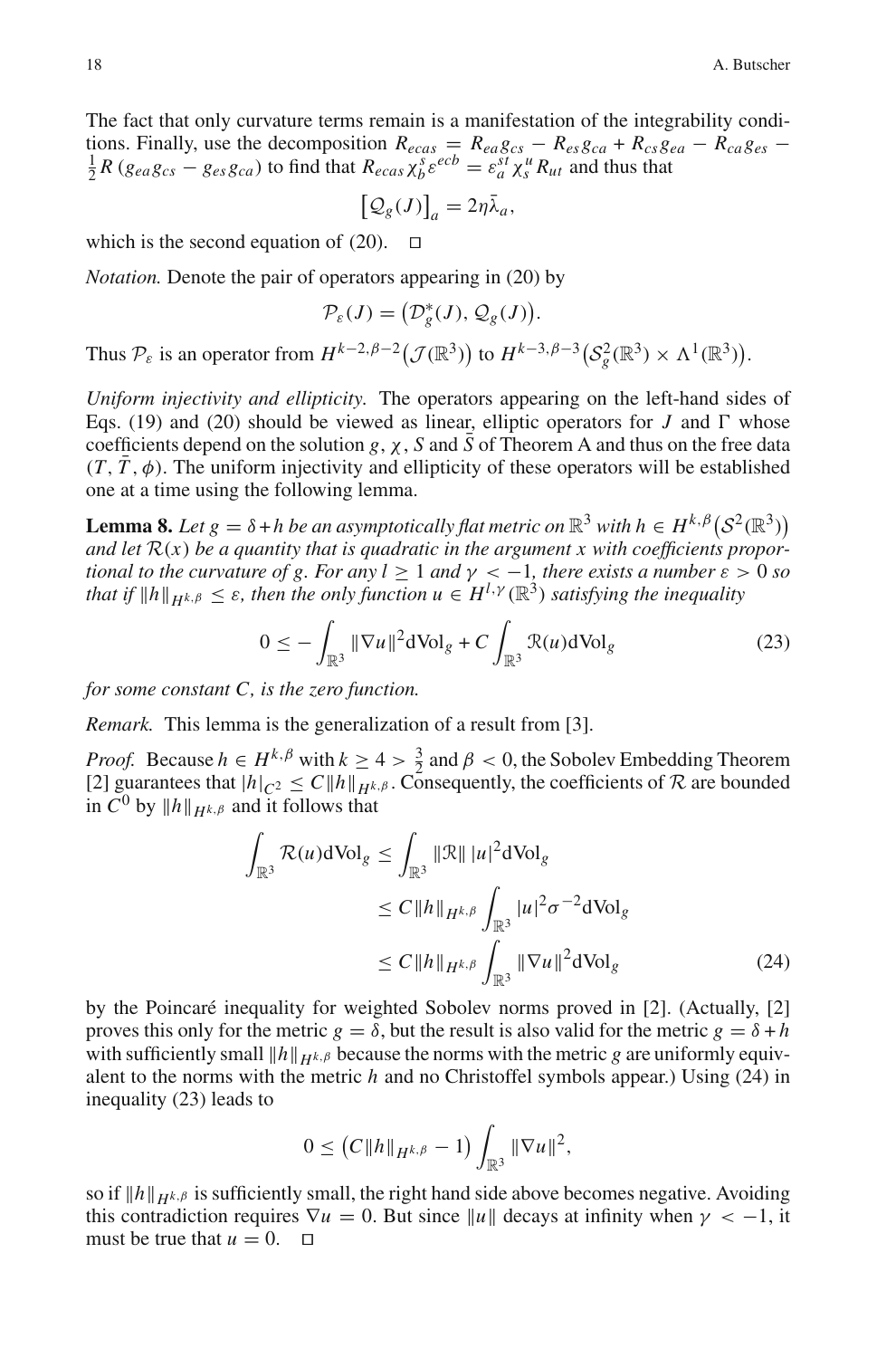It is now straightforward to deduce the uniform injectivity and ellipticity for the operator  $\Delta_g$  − *Ric* appearing in (19). In fact, all that is needed is to show the injectivity of this operator, since uniform ellipticity is clear. To see this, contract the equation  $\Delta_g \Gamma_a - R_a^b \Gamma_b = 0$  with  $\Gamma^a$  to obtain

$$
0 = \Delta ||\Gamma||^2 - ||\nabla \Gamma|| - 2Ric(\Gamma, \Gamma).
$$

Then integrate over  $\mathbb{R}^3$  and apply the divergence theorem as well as the Cauchy-Schwarz inequality to produce an expression of the form considered in Lemma 8. The injectivity of  $\Delta_g$  − *Ric* follows.

The analogous result for the operator  $P_{\varepsilon}$  appearing in (20) is not quite so straightforward. Another lemma is needed; then a lengthy calculation will transform the injectivity equation for  $P_{\varepsilon}$  into a form suitable for the application of Lemma 8.

**Lemma 9.** Let  $M$  be any Riemannian manifold. Then  $\mathcal{J}(M)$  is isomorphic *to*  $S_g^2(M) \times \Lambda^1(M)$ *. In local coordinates, this isomorphism is given by*  $J_{abc}$  =  $\frac{1}{2}$  ( $\varepsilon_{bc}^e$  F<sub>ae</sub> + *A<sub>b</sub>g<sub>ac</sub>* – *A<sub>c</sub>g<sub>ab</sub>*), where  $\varepsilon_{abc}$  is the fully antisymmetric permutation sym*bol associated to the metric of M.*

*Proof.* Given any tensor  $J \in \mathcal{J}(M)$ , one can define a 2-tensor T by the prescription

$$
J(X, Y, Z) = T(X, (\star (Y^{\flat} \wedge Z^{\flat}))^{\sharp}),
$$

for any three vectors *X*, *Y* , and *Z*, which is well-defined and unique because of the antisymmetry in the last two slots of  $J$ . Here,  $\sharp$  and  $\flat$  are the raising and lowering operators associated to the metric of  $M$  and  $\star$  is its Hodge star operator. Moreover, one can check that the trace of *T* vanishes by virtue of the symmetries of *J* . The tensor *T* can now be decomposed into its symmetric part *F* and its antisymmetric part written in terms of a 1-form *A* by means of Hodge duality. It is easy to see that this association is bijective and yields the local coordinate expression of the lemma.  $\Box$ 

**Proposition 10.** *The family of operators*  $P_{\varepsilon}$  *is injective provided that*  $\varepsilon \leq \varepsilon_0$  *is sufficiently small.*

*Proof.* Substitute  $J_{abc} = \frac{1}{2} (\varepsilon_{bc}^e F_{ae} + A_b g_{ac} - A_c g_{ab})$  into the expression for  $P_{\varepsilon}$  to obtain after some straightforward calculation

$$
\mathcal{P}_{\varepsilon}(F, A) = \begin{pmatrix} \varepsilon_{cb}^e \nabla^c F_{ae} + \varepsilon_{ca}^e \nabla^c F_{be} - \nabla_a A_b - \nabla_b A_a + \frac{2}{3} \nabla^c A_c g_{ab} \\ \nabla^b F_{ab} + \varepsilon_a^{bc} \nabla_b A_c \end{pmatrix} \tag{25}
$$

for *F* and *A*. Now suppose that  $(F, A) \in H^{k-2,\beta-2} \left( S_g^2(\mathbb{R}^3) \times \Lambda^1(\mathbb{R}^3) \right)$  and that  $\mathcal{P}_{\varepsilon}(F, A) = (0, 0)$ . The key to showing  $(F, A) = (0, 0)$  is to find an inequality satisfied by  $F$  and  $A$  of the type needed to invoke Lemma 8. Begin with the identity  $\varepsilon_{bc}^e F_{ae} + \varepsilon_{ab}^e F_{ce} + \varepsilon_{ca}^e F_{be} = 0$  that *F* satisfies by virtue of being trace-free. Then take its divergence with respect to  $\nabla^c$  and substitute from the second equation of  $\mathcal{P}_{\varepsilon}(F, A) = (0, 0)$  to find

$$
\varepsilon_{ca}^e \nabla^c F_{be} = \varepsilon_{cb}^e \nabla^c F_{ae} + \varepsilon_{ab}^e \varepsilon_c^{st} \nabla_s A_t \n= \varepsilon_{cb}^e \nabla^c F_{ae} + \nabla_a A_b - \nabla_b A_a.
$$
\n(26)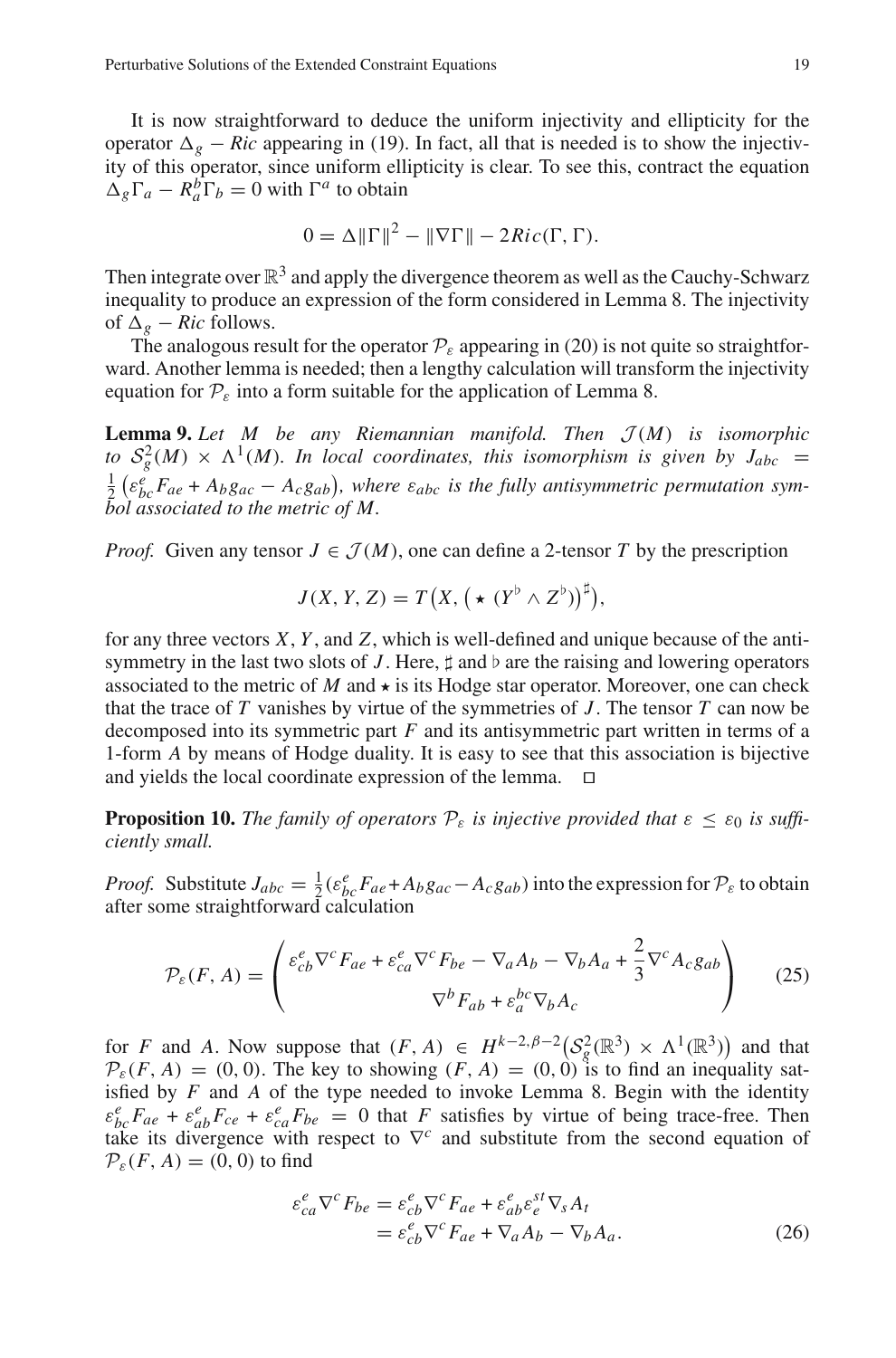Next, substitute (26) into the first equation of  $\mathcal{P}_{\varepsilon}(F, A) = (0, 0)$  and contract with  $\varepsilon_{uv}^b$ to get

$$
0 = \varepsilon_{uv}^b \varepsilon_{cb}^e \nabla^c F_{ae} - \varepsilon_{uv}^b \nabla_b A_a + \frac{1}{3} \nabla^s A_s \varepsilon_{auv}
$$
  
=  $\nabla_v F_{au} - \nabla_u F_{av} - \varepsilon_{uv}^b \nabla_b A_a + \frac{1}{3} \nabla^s A_s \varepsilon_{auv}.$  (27)

Now contract (27) with  $\nabla^v$ :

$$
0 = \Delta_g F_{au} - \nabla^v \nabla_u F_{av} - \varepsilon_{uv}^b \nabla^v \nabla_b A_a + \frac{1}{3} \nabla^v \nabla^s A_s \varepsilon_{auv}
$$
  
\n
$$
= \Delta_g F_{au} - \nabla_u \nabla^v F_{av} - \frac{1}{2} \varepsilon_{uv}^b R_{ba}^{vs} A_s + \frac{1}{3} \nabla^v \nabla^s A_s \varepsilon_{auv} - R_u^s F_{as} - R_{ua}^{vs} F_{sv}
$$
  
\n
$$
= \Delta_g F_{au} + \varepsilon_a^{pq} \nabla_u \nabla_p A_q + \frac{1}{3} \nabla^v \nabla^s A_s \varepsilon_{auv} - \frac{1}{2} \varepsilon_{uv}^b R_{ba}^{vs} A_s - R_u^s F_{as} - R_{ua}^{vs} F_{sv}
$$
(28)

after using the second equation of  $P_{\varepsilon}(F, A) = (0, 0)$  once again. The advantage of this expression is that the only derivatives of *F* appearing here are in the  $\Delta F_{au}$  term. A similar expression can be obtained for *A* by computing the antisymmetric part of (28) and contracting with  $\varepsilon_t^{au}$ . That is,

$$
0 = \varepsilon_t^{au} \varepsilon_a^{pq} \nabla_u \nabla_p A_q + \frac{1}{3} \nabla^v \nabla^s A_s \varepsilon_{auv} \varepsilon_t^{au} - \frac{1}{2} \varepsilon_t^{au} \varepsilon_{uv}^b R_{ba}^{vs} A_s - \varepsilon_t^{au} R_u^s F_{as} - \varepsilon_t^{au} R_{ua}^{vs} F_{sv}
$$
  
\n
$$
= \Delta_g A_t - \nabla^u \nabla_t A_u + \frac{2}{3} \nabla_t \nabla^b A_b - R_u^s F_{as} \varepsilon_t^{au} - R_t^s A_s
$$
  
\n
$$
= \Delta_g A_t - \frac{1}{3} \nabla_t \nabla^s A_s - R_u^s F_{as} \varepsilon_t^{au}.
$$
\n(29)

Since  $F \in H^{k-2,\beta-2}$ , the integral of  $F^{au} \Delta_g F_{au}$  over  $\mathbb{R}^3$  is well-defined and can be integrated by parts. In what follows,  $R$  denotes a curvature quantity as in Lemma 8. Now,

$$
0 = \int_{\mathbb{R}^3} F^{au} \Delta_g F_{au} d\text{Vol}_g + \int_{\mathbb{R}^3} \varepsilon_a^{pq} \nabla_u \nabla_p A_q F^{au} d\text{Vol}_g + \int_{\mathbb{R}^3} \mathcal{R}(A, F) d\text{Vol}_g
$$
  
\n
$$
= \frac{1}{2} \int_{\mathbb{R}^3} \Delta_g \|F\|^2 d\text{Vol}_g - \int_{\mathbb{R}^3} \|\nabla F\|^2 d\text{Vol}_g
$$
  
\n
$$
+ \int_{\mathbb{R}^3} \varepsilon_a^{pq} \nabla_u \nabla_p A_q F^{au} d\text{Vol}_g + \int_{\mathbb{R}^3} \mathcal{R}(A, F) d\text{Vol}_g
$$
  
\n
$$
= - \int_{\mathbb{R}^3} \|\nabla F\|^2 d\text{Vol}_g + \int_{\mathbb{R}^3} \varepsilon_a^{pq} \nabla_u \nabla_p A_q F^{au} d\text{Vol}_g + \int_{\mathbb{R}^3} \mathcal{R}(A, F) d\text{Vol}_g, (30)
$$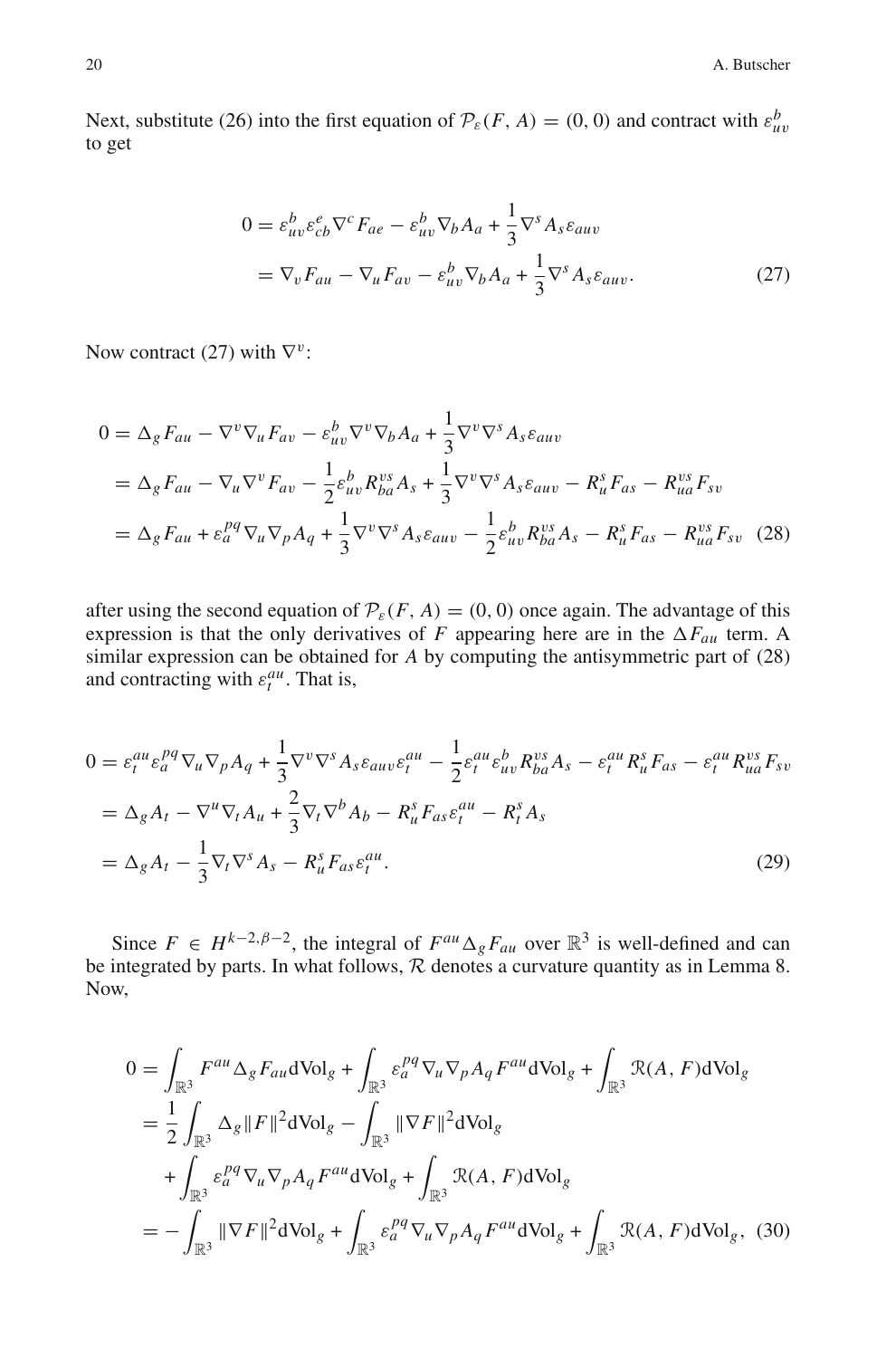since  $\int_{\mathbb{R}^3} \Delta_g u d\text{Vol}_g = 0$  for any  $u \in H^{k-2,\beta-2}(\mathbb{R}^3)$ . But now,

$$
\int_{\mathbb{R}^3} \varepsilon_a^{pq} \nabla_u \nabla_p A_q F^{au} d\text{Vol}_g = - \int_{\mathbb{R}^3} \varepsilon_a^{pq} \nabla_p A_q \nabla_u F^{au} d\text{Vol}_g
$$
\n
$$
= \int_{\mathbb{R}^3} \varepsilon_a^{pq} \nabla_p A_q \varepsilon^{rsa} \nabla_r A_s d\text{Vol}_g
$$
\n
$$
= \int_{\mathbb{R}^3} ||\nabla A||^2 d\text{Vol}_g - \int_{\mathbb{R}^3} \nabla^s A^r \nabla_r A_s
$$
\n
$$
= \int_{\mathbb{R}^3} ||\nabla A||^2 d\text{Vol}_g + \int_{\mathbb{R}^3} (\nabla^s A_s)^2 d\text{Vol}_g + \int_{\mathbb{R}^3} \mathcal{R}(A) d\text{Vol}_g,
$$
\n(31)

using  $\nabla_{\mu} F^{au} = -\varepsilon^{rsa} \nabla_{r} A_s$  and repeated use of integration by parts. Substituting (31) into (30) yields

$$
0 = -\int_{\mathbb{R}^3} \|\nabla F\|^2 d\text{Vol}_g + \int_{\mathbb{R}^3} \|\nabla A\|^2 d\text{Vol}_g - \int_{R^3} (\nabla^s A_s)^2 d\text{Vol}_g + \int_{\mathbb{R}^3} \mathcal{R}(A, F) d\text{Vol}_g.
$$
\n(32)

Similar calculations involving Eq. (29) for  $\Delta_{g}A_{t}$  yield the identity

$$
0 = -\int_{\mathbb{R}^3} \|\nabla A\|^2 d\text{Vol}_g + \frac{1}{3} \int_{\mathbb{R}^3} (\nabla^s A_s)^2 d\text{Vol}_g + \int_{\mathbb{R}^3} \mathcal{R}(A) d\text{Vol}_g. \tag{33}
$$

Adding one third of Eq. (32) to Eq. (33) allows the divergence term to cancel and leads to the identity

$$
0 = -\int_{\mathbb{R}^3} \left( \frac{1}{3} \|\nabla F\|^2 + \frac{2}{3} \|\nabla A\|^2 \right) d\text{Vol}_g + \int_{\mathbb{R}^3} \mathcal{R}(A, F) d\text{Vol}_g. \tag{34}
$$

Now  $\mathcal{R}(A, F) \leq C \|\mathcal{R}\| (\|F\|^2 + \|A\|^2)$ , where  $\|\mathcal{R}\|$  denotes the supremum norm of curvature coefficients and *C* is a general numerical constant. Consequently, one obtains the estimate

$$
0 = -\int_{\mathbb{R}^3} \left( \|\nabla F\|^2 + \|\nabla A\|^2 \right) d\text{Vol}_g + C \int_{\mathbb{R}^3} \|\mathcal{R}\| \left( \|A\|^2 + \|F\|^2 \right) d\text{Vol}_g. \tag{35}
$$

Lemma 8 along with the simple estimate  $\|\nabla \|T\| \|^2 \le C \|\nabla T\|^2$  (by Cauchy-Schwarz) can now be applied to conclude that  $(F, A) = (0, 0)$  when  $||h||_{H^{k, \beta}}$  is sufficiently small. But since *h* depends smoothly on  $(T, \overline{T}, \phi)$ , and vanishes when these quantities are zero, the operator  $P_{\varepsilon}$  is injective when  $\varepsilon$  is sufficiently small.  $\Box$ 

### **Proposition 11.** *For every*  $0 \leq \varepsilon \leq \varepsilon_0$ *, the operator*  $\mathcal{P}_{\varepsilon}$  *is elliptic.*

*Proof.* The symbol of  $P_{\varepsilon}$ , rewritten in terms of the isomorphism of Lemma 9 is given by

$$
(F, A) \mapsto \begin{pmatrix} \varepsilon_{cb}^e \xi^c F_{ae} + \varepsilon_{ca}^e \xi^c F_{be} - \xi_a A_b - \xi_b A_a + \frac{2}{3} \xi^c A_c g_{ab} \\ \xi^b F_{ab} + \varepsilon_a^{bc} \xi_b A_c \end{pmatrix}
$$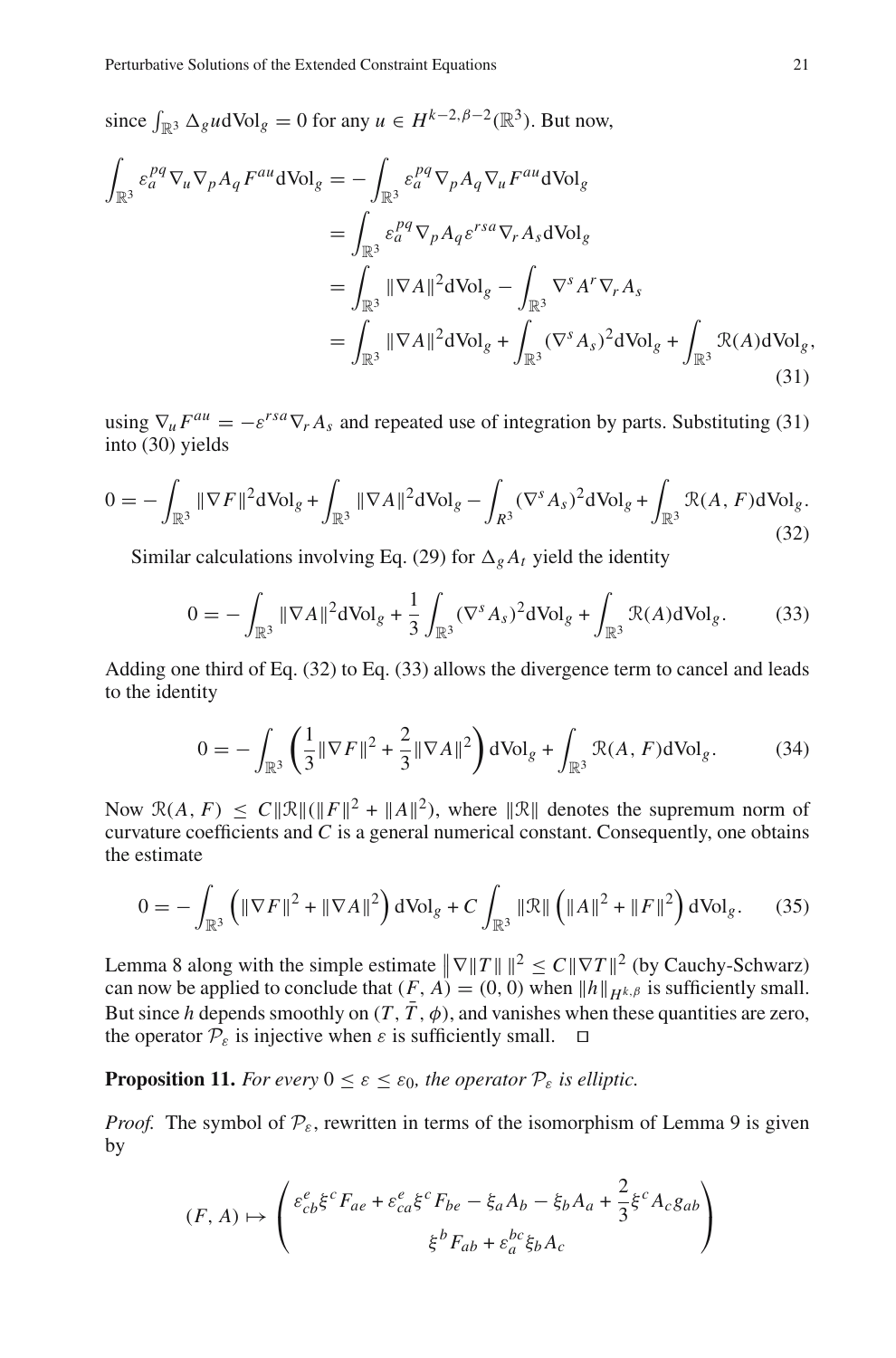for any non-zero  $\xi \in \mathbb{R}^3$ . If one follows the same algebraic steps as were used in the previous proposition, one ends up with the two equations

$$
0 = ||\xi||^2 F_{au} - \xi^v \xi_u F_{av} - \varepsilon_{uv}^b \xi^v \xi_b A_a + \frac{1}{3} \xi^v \xi^s A_s \varepsilon_{auv},
$$
  

$$
0 = ||\xi||^2 - \frac{1}{3} \xi_t \xi^s A_s.
$$

(These are the analogs of Eqs. (28) and (29), where curvature terms do not appear since commuting derivatives reduces to commuting multiplication by  $\xi$  at the level of the symbol.) Contracting the second equation against  $\xi^t$  yields  $\frac{2}{3} ||\xi||^2 \xi^t A_t = 0$  or  $\xi^t A_t = 0$ . If this is substituted back into the first equation, one has  $\|\xi\|^2 A_t = 0$ , or simply  $A_t = 0$ . In a similar manner, one then concludes that  $F_{au} = 0$ .

The symbol of  $\mathcal{P}_{\varepsilon}$  is thus injective. But since it is a map from one 8-dimensional space of tensors to another, it must be surjective as well. Consequently,  $P_{\varepsilon}$  is elliptic.

**Corollary 12.** *The family of operators*  $P_{\varepsilon}$  *is uniformly injective, provided*  $\varepsilon$  *is sufficiently small.*

*Proof.* The injectivity of  $P_{\varepsilon}$  together with the elliptic estimate yields an estimate of the form  $||u|| \leq C ||P_{\varepsilon}u||$  in the appropriate norms. Since the coefficients of  $P_{\varepsilon}$  depend smoothly on  $\varepsilon$  and  $\mathcal{P}_0$  is not degenerate, the constant *C* can be made independent of  $\varepsilon$ . But this is the uniform injectivity of the operators  $\mathcal{P}_{\varepsilon}$ .  $\Box$ 

*Transversality and completion of the proof.* The equation for *J* in (20) is schematically of the form  $P_{\varepsilon}(J) = \Lambda_{\varepsilon}$ , where  $\Lambda_{\varepsilon}$  depends on  $\varepsilon$  is the error term. However, for each  $\epsilon \leq \epsilon_0$ ,  $\Lambda_{\epsilon}$  belongs to the fixed, finite dimensional subspace

$$
\mathcal{C}'=\Big\{\eta\mu_{ij}\mathrm{d} x^i\otimes\mathrm{d} x^j\,:\,\mu_{ij}\in\mathbb{R}\Big\}\times\Big\{\eta\bar{\lambda}_i\mathrm{d} x^i\,:\,\bar{\lambda}_i\in\mathbb{R}\Big\},\,
$$

of  $H^{k-3,\beta-3}$  $(\mathcal{S}_g^2(\mathbb{R}^3) \times \Lambda^1(\mathbb{R}^3))$ . But the following transversality result makes this impossible unless  $\Lambda_{\varepsilon} = 0$ .

**Proposition 13.** *The family of operators*  $P_{\varepsilon}$  *satisfies*  $C' \cap Im(P_{\varepsilon}) = \{(0,0)\}$  *provided*  $\varepsilon$ *is sufficiently small.*

*Proof.* Apply the divergence theorem to the equation  $\mathcal{P}_0(J) = \eta(\mu, \bar{\lambda})$ . Integrating over  $\mathbb{R}^3$  gives zero on the left-hand side, while by construction, integrating the right-hand side yields ( $\mu_{ab}$ ,  $\bar{\lambda}_a$ ). Thus the conclusion of the theorem holds for  $\mathcal{P}_0$ . Consequently, by Proposition 3 and the uniform injectivity of  $\mathcal{P}_{\varepsilon}$ , the image of  $\mathcal{P}_{\varepsilon}$  remains transverse to  $C'$  for sufficiently small  $\varepsilon$ . to  $\mathcal{C}'$  for sufficiently small  $\varepsilon$ .

Equation (20) states that  $\eta(\mu, \lambda) \in C' \cap \text{Im}(\mathcal{P}_{\varepsilon})$ . Thus  $(\lambda, \mu)$  must vanish, and *J* must satisfy  $P_{\varepsilon}(J) = (0, 0)$ . Thus one can invoke the uniform injectivity of  $P_{\varepsilon}$  once again to conclude that *J* itself must vanish. The consequence of vanishing *J*,  $\bar{\lambda}$  and  $\mu$ is that the equation for  $\Gamma$  reads  $\frac{1}{2}(\Delta_g \Gamma_b + R_b^a \Gamma_a) = -\eta \lambda_b$ . The vanishing of both  $\Gamma$ and  $\lambda$  can now be shown in the same way as above. That is, since  $-\eta\lambda$  belongs to the fixed, finite-dimensional subspace  $\mathcal{C}'' \equiv \{\eta \lambda_i \mathrm{d} x^i : \lambda_i \in \mathbb{R} \}$  and  $\Delta_g + Ric$  is uniformly injective and elliptic, all that is needed is the transversality of  $\Delta_{\delta}$  to  $\tilde{\mathcal{C}}''$  by Proposition 3. But this is again a simple consequence of the divergence theorem. Consequently,  $\lambda = 0$ and so  $\Gamma = 0$  by uniform injectivity.